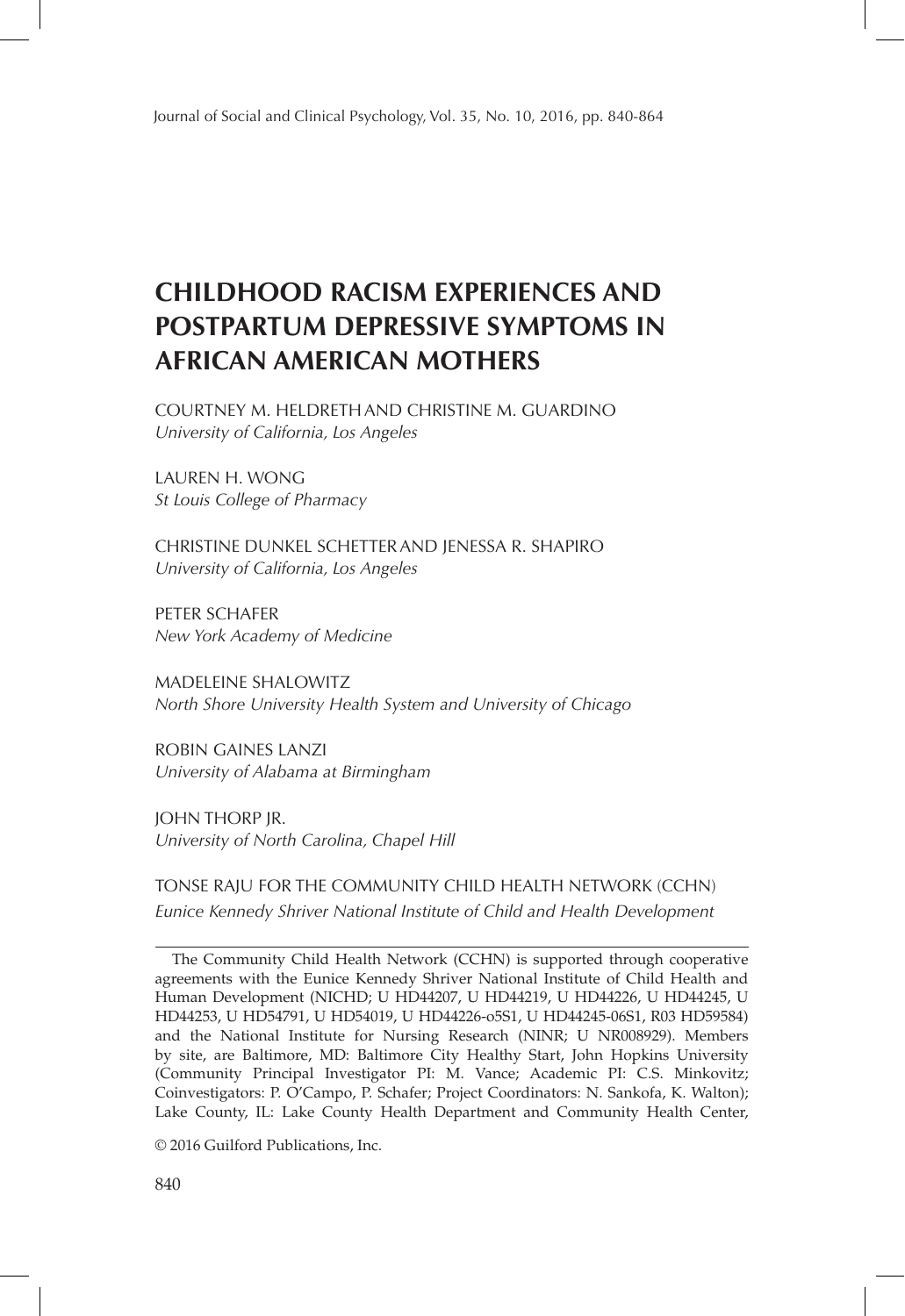#### **CHILDHOOD RACISM EXPERIENCES 841**

In the present research, we examined the effects of childhood experiences of racism—both directly and vicariously experienced when directed at family members or close others—on postpartum depressive symptoms one month after the birth of a child. The sample included 1,349 African American women, who were predominantly low-income. Data were collected by an NIH network in five different regions of the United States using community–based participatory research methods. Participants completed interview measures of childhood experiences of racism, current everyday experiences of discrimination, and postpartum depressive symptoms at one month after birth. We also assessed adult everyday experiences of discrimination as a potential mediator of the association between childhood racism and depressive symptoms. Direct and vicarious childhood racism experiences were each independently associated with greater postpartum depressive symptoms. Furthermore, when adult everyday experiences of racism were included in the models, the effects of childhood racism were no longer significant, suggesting mediation. Consistent with this hypothesis, associations between both childhood direct and indirect racism experiences and postpartum depressive symptoms were partially mediated by the participant's everyday experiences of racism as an adult. Our findings suggest that childhood racism experiences, even those that are observed rather than directly experienced, may have implications for future mental health.

*Keywords*: Racial discrimination, childhood racism, early adversity, mental health

North Shore University Health System (Community PI: K. Wagenar; Academic PI: M. Shalowitz; Coinvestigators: E. Adam, G. Duncan\*, A. Schoua-Glusberg, C. McKinney, T. McDade, C. Simon; Project Coordinator: E. Clark-Kauffman); Los Angeles, CA: Healthy African American Families, Cedars-Sinai Medical Center, University of California, Los Angeles (Community PI: L. Jones; Academic PI: C. Hobel; Co-PIs: C. Dunkel Schetter, M. C. Lu; Coinvestigator: B. Chung; Project Coordinators: F. Jones, D. Serafin, D. Young); North Carolina: East Carolina University, North Carolina Division of Public Health, North Carolina Easter Baby Love Plus Consortium, University of North Carolina, Chapel Hill (Community PIs: S. Evans, J. Ruffin, R. Woolard; Academic PI: J. Thorp; Coinvestigators: J. DeClerque, C. Doblier, C. Lorenz; Project Coordinators: L. S. Sahadeo, K. Salisbury); Washington, DC: Virginia Tech Carilon Research Institute, Virgina Tech, Washington Hospital Center, Developing Families Center (Community PI: L. Patchen; Academic PI: S. L. Ramey; Academic Co-PI: R. G. Lanzi; Coinvestigators: L. V. Klerman, M. Miodovnik, C. T. Ramey, L. Randolph; Project Coordinator: N. Timraz; Community Coordinator: R. German); Data Coordination and Analysis Center, Pennsylvania State University (PI: V.M. Chinchilli; Coinvestigators: R. Belue, G. Brown Faulkner\*, M. Hillemeier, I. Paul, M. L. Shaffer; Project Coordinator: G. Snyder; Biostatisticians: E. Lehman, C. Stetter; Data Managers: J. Schmidt, K. Cerullo, S. Whisler; Programmers: J. Fisher, J. Boyer, M. Payton); National Institutes of Health Program Scientists: V. J. Evans and T.N.K Raju, NICHD, and L. Weglicki, NINR; Program Officers: M. Spittel\* and M. Willinger, NICHD, and Y. Bryan\*, NINR); Steering Committee Chairs: M. Philippe, University of Vermont, and E. Fuentes-Afflick\*, University of California, San Francisco, School of Medicine.

\*Individuals who participated in only the planning phase of CCHN.

Address correspondence to Courtney M. Heldreth: courtneymariel.h@gmail.com or Christine Dunkel Schetter: dunkel@psych.ucla.edu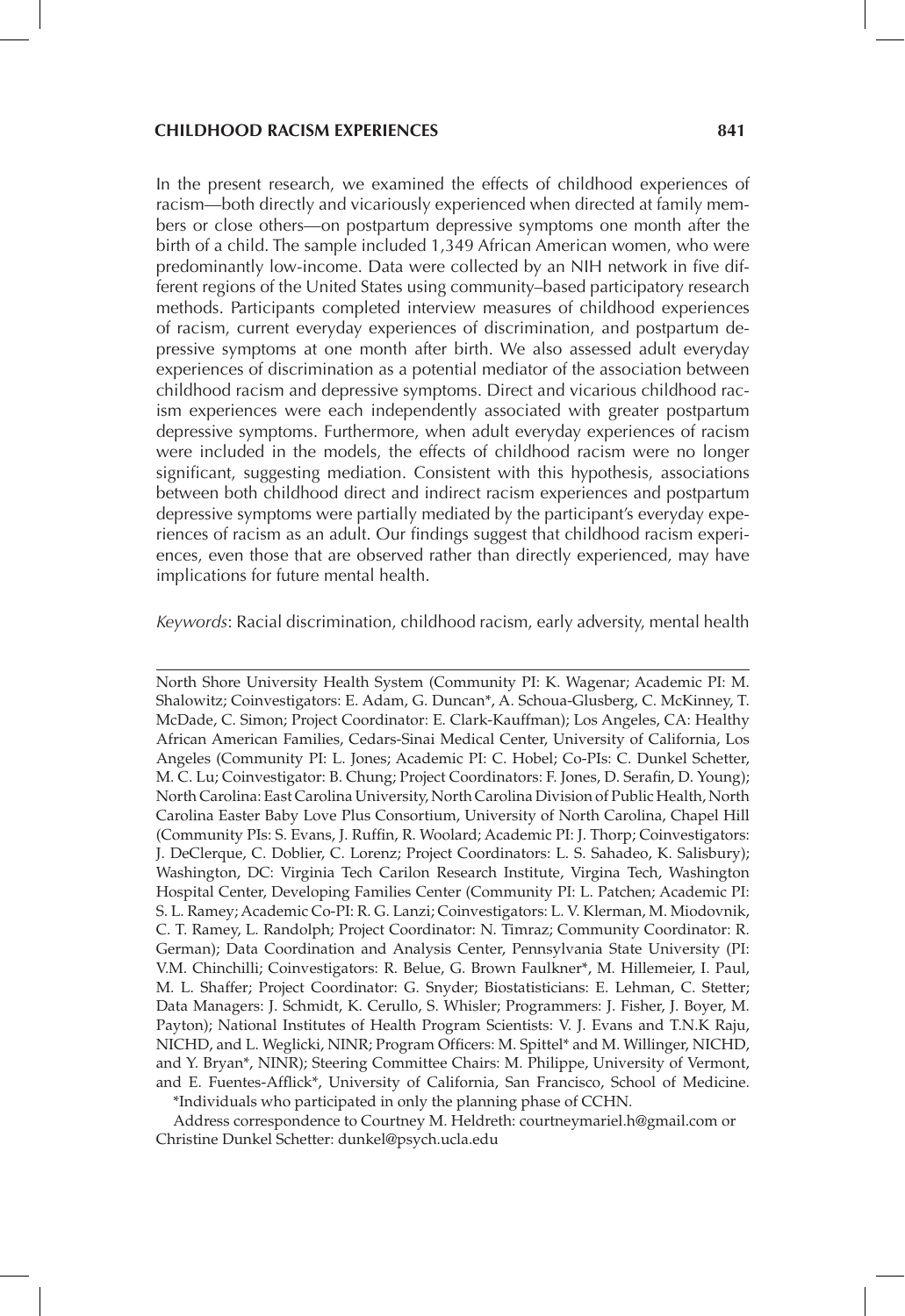Racism is defined as the unequal treatment of an individual based on skin color or race/ethnicity (Williams & Williams-Morris, 2000). Studies in nationally representative samples show that a majority of African Americans frequently experience racism, which negatively influences employment prospects (Bertrand & Mullainathan, 2004; Wallace, Mendola, Liu, & Grantz, 2015), housing opportunities (Emerson, Yancey, & Chai, 2001), physical health (Richman, Bennett, Pek, Siegler, & Williams, 2007; Ryan, Gee, & Laflamme, 2006), and healthcare experiences (Hausmann et al., 2011). Racism may also affect individuals at important life stages. For example, research indicates that the lifelong accumulation of experiences of racial discrimination reported by pregnant African American women constitutes a risk factor for preterm delivery that is not explained by extraneous variables such as socioeconomic status, pre-existing health conditions, etc. (Collins et al., 2000; Collins, David, Handler, Wall, & Andes, 2004; Dominguez, Dunkel Schetter, Glynn, Hobel, & Sandman, 2008).

In addition to the adverse outcomes listed above, meta-analytic reviews conclude that there is a reliable relationship between perceived discrimination and poorer mental health outcomes (e.g., Pascoe & Smart Richman, 2009). Of particular relevance is a meta-analysis of 328 studies involving a total of 144,246 participants that revealed significant correlations between perceived racism and lower self-esteem and life satisfaction; and higher depression, anxiety, and psychological distress among African American men and women, even in longitudinal studies that controlled for initial levels of well-being (Schmitt, Branscombe, Postmes, & Garcia, 2014).

Although the link between racial discrimination and adverse mental health outcomes in adults is well established, no studies, to our knowledge, have examined the impact of childhood experiences of racism on mental health in adults. This lack of research is important to address, given that childhood is a critical developmental period for many health-relevant processes (Shonkoff, Boyce, & McEwen, 2009). Thus, the present research aimed to explore whether being the target of racism during childhood (direct childhood experiences of racism) or simply observing racism targeted at a family member or close peer during childhood (vicarious childhood experiences of racism) has implications for postpartum depressive symptoms among African American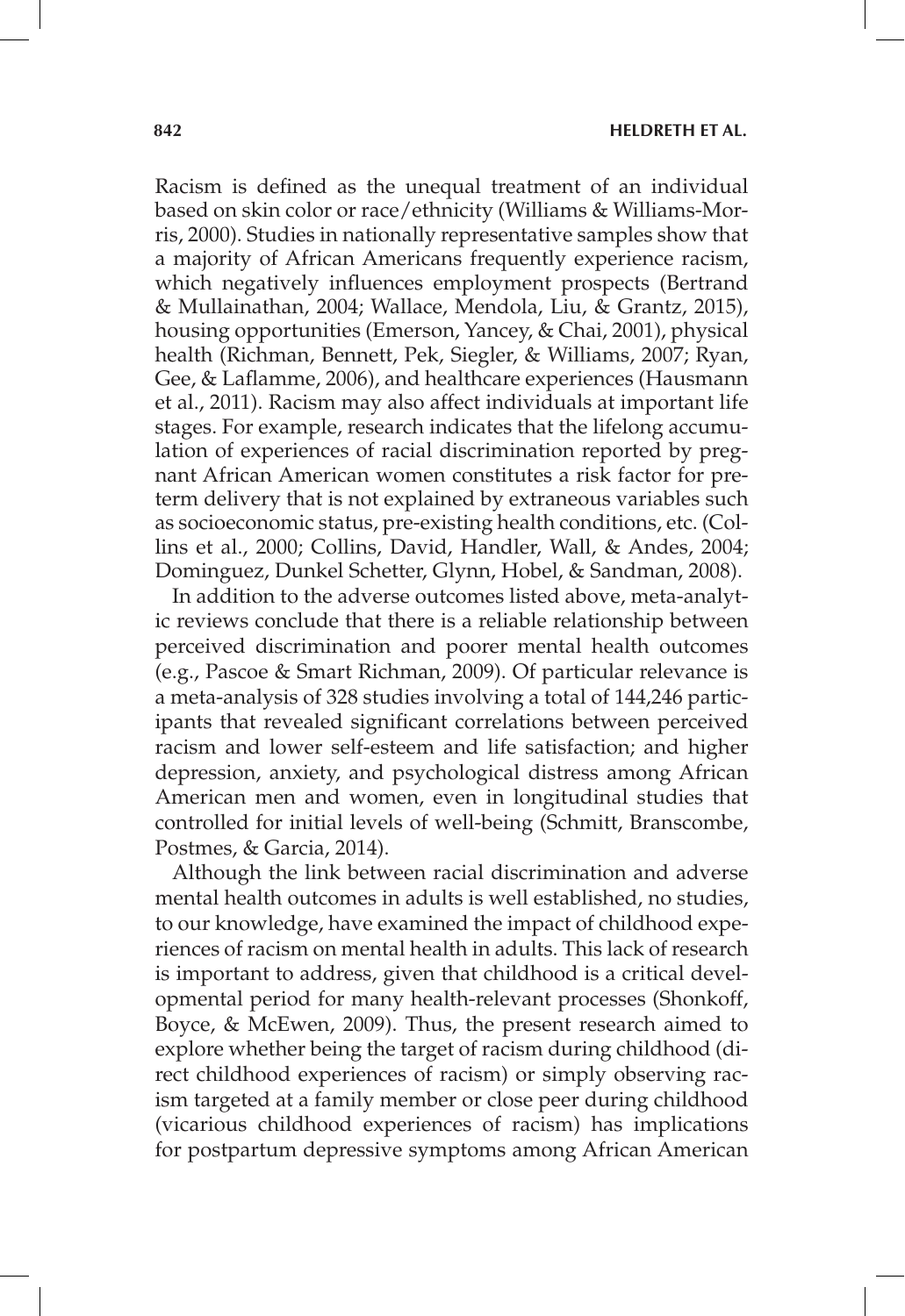mothers. As substantiated in other health research on observing others' experiences of racism (see, Dominguez et al., 2008; Hilmert et al., 2014; Kelly, Becares, & Nazroo, 2013; Priest et al., 2013), we use the term vicarious to refer to the notion that observations of unfair treatment targeting a close other (e.g., a parent, close relative, sibling, or same-race peer) as a child that are likely to have implications for understanding one's group identity.

## **RACISM AND DEPRESSIVE SYMPTOMS AFTER CHILDBIRTH**

Postpartum depression is a mental health disorder characterized by feelings of sadness, irritability, fatigue, and worthlessness following the birth of a child (DSM-5; American Psychiatric Association, 2013). Postpartum depression affects approximately half a million mothers in the United States each year (Gavin et al., 2005). Though not all studies find evidence of a racial disparity in postpartum depression (Wei, Greaver, Marson, Herndon, & Rogers, 2008), there is fairly consistent evidence that African American women face an increased risk of postpartum depression when compared to non-Hispanic White women (Howell, Mora, Horowitz, & Leventhal, 2005; McLennan, Kotelchuck, & Cho, 2001; Rich-Edwards et al., 2006). For example, in a nationally representative sample of 7,537 teen and adult mothers, McLennan and colleagues (2001) found that Black race was associated with greater maternal depressive symptom levels even after controlling for sociodemographic risk variables (McLennan et al., 2001). This suggests that there is something specific about race that is influencing depressive symptoms during the postpartum period among minority women. Stress is one of the most consistent predictors of postpartum depression, particularly when paired with other psychological, social, and biological risk factors that may make the individual more vulnerable to postpartum depression (Beck, 2001; Halbreich, 2005; O'Hara, 2009; Robertson, Grace, Wallington, & Stewart, 2004; Yim, Tanner Stapleton, Guardino, Hahn-Holbrook, & Dunkel Schetter, 2015). Racism is a potential stressor that is particularly likely to affect African American women (Dominguez et al., 2008; Giscombé & Lobel, 2005), which merits a closer look as a possible predictor of postpartum depressive symptom in this population.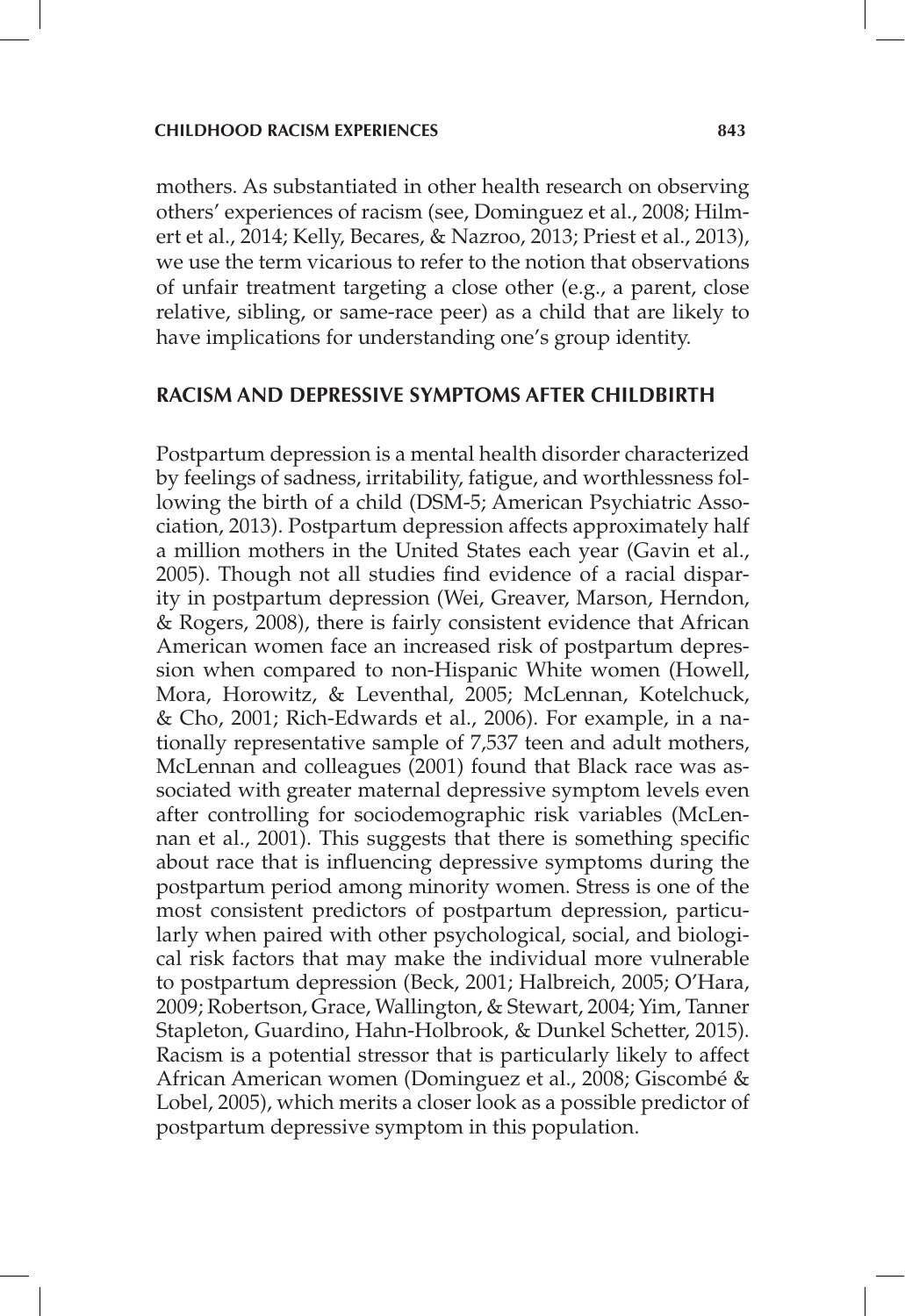## **CHILDHOOD EXPERIENCES OF RACISM**

Over the past decade, researchers have examined the influence of racial discrimination on the health and well-being of children and young people, who are considered vulnerable to its harmful effects (Patcher & Garcia Coll, 2009; Paradeis, 2006; Sanders-Phillips, Settles-Reaves, Walker, & Brownlow, 2009; Williams & Mohammed, 2009). Direct exposure to racism during childhood has been linked to poor child health, well-being, and development (Coker et al., 2009; Nyborg & Curry, 2003; Simons et al., 2002; Szalacha et al., 2003). For example, cross-sectional studies show that young people who experience racist treatment are more likely to struggle with mental health issues such as depression and anxiety (Priest et al., 2013). Importantly, racism does not need to be directly experienced for children to suffer from its harmful effects (Kelly et al., 2013; Priest, Paradies, Stevens, & Bailie, 2012). Children of parents affected by racism may also be at an increased risk of developing emotional and behavioral problems in adolescence (Caughy, O'Campo, & Mutaner, 2004).

Although the direct link between childhood racism experiences and mental health in adults has not been clearly established, there is strong evidence that suggests that adversity experienced in childhood is linked to poorer adult mental health outcomes. For example, adults who report experiences of adversity as children have a greater likelihood of nearly every type of psychopathology including depression, anxiety, drug and alcohol disorders, personality disorders, and generalized distress compared those who do not report these experiences (e.g., Banyard, Williams, & Siegel, 2001; Felitti et al., 1998; Repetti, Taylor, & Seeman, 2002). Research also finds that witnessing adversities experienced by close others may amplify the effects of personal adversities and increase the risk for mental health problems in adulthood (Edleson, 1999). For example, Turner and Lloyd (1999) found that both witnessed violence and hearing traumatic news (e.g., victimization of a relative or friend) during childhood independently predicted depression among young adults. Other research suggests that witnessing domestic violence during childhood may have psychological effects later in life (Edleson, 1999). This work dem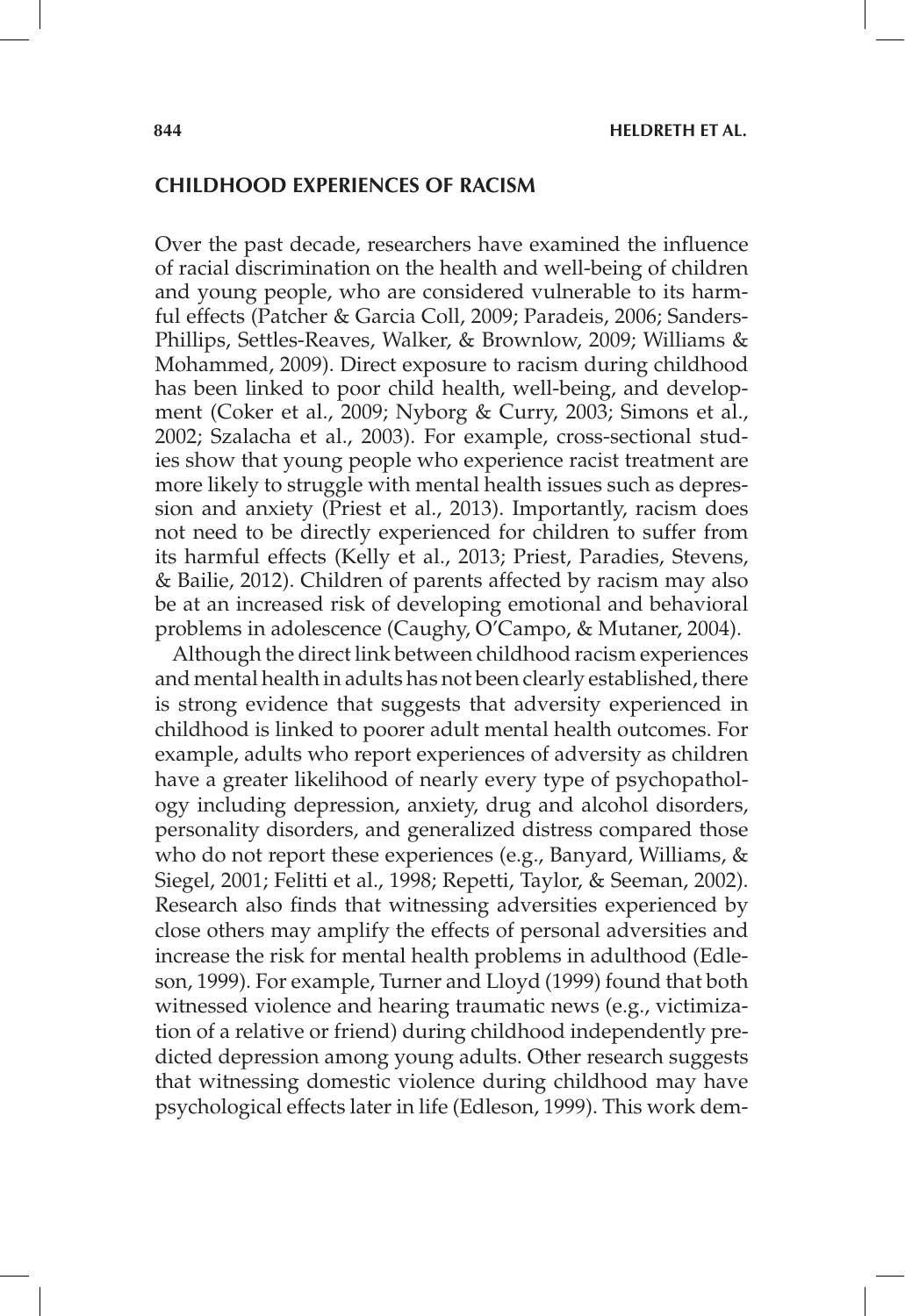onstrates that adversity does not need to be experienced firsthand to have nefarious effects on mental health.

## **EVERYDAY ADULT EXPERIENCES OF RACISM**

Everyday experiences of racism are typically characterized by daily experiences of routine encounters with prejudice and discriminatory behavior that pervades people's daily social interactions (Essed, 1991). The frequency and negative effects of racism on the lives of African Americans are far reaching and welldocumented (e.g., Kwate & Goodman, 2015). For instance, in a sample of 520 African American individuals, 96% reported experiencing racism over the past year, 98% reported experiencing racism at some point in their lives, and 95% found these events to be stressful (Landrine & Klonoff, 1996). In addition, studies of nationally representative samples of African Americans confirm that African Americans experience higher levels of everyday discrimination than Whites (Thomas, 1992), which has been found to be adversely related to life satisfaction and psychological distress in African Americans (Kwate, Valdimarsdottir, Guevarra, & Bovbjerg, 2003; Williams, Yu, Jackson, & Anderson, 1997).

Although a less well studied area in the racism literature, vicarious racism has emerged as a powerful aspect of African American women's experiences (Nuru-Jeter et al., 2009). In one study that examined the frequency of vicarious racism (sometimes also called indirect racism), 48% of African American pregnant women reported observing another person being the target of unfair treatment during childhood and 35% reported vicarious experiences during adulthood (Dominguez et al., 2008). Moreover, that reported vicarious exposure predicted lower birth weight whereas other stressors and direct racism did not. In another study of a subset of this sample, African American women who were vicariously exposed to racism in childhood and who also had higher blood pressure had lower birth weight infants compared to African American women without both of these factors (Hilmert et al., 2014).

How might direct or vicarious experiences of racism during childhood influence adult mental health? Racism is considered a stressor (Clark, Anderson, Clark, & Williams, 1999) and we know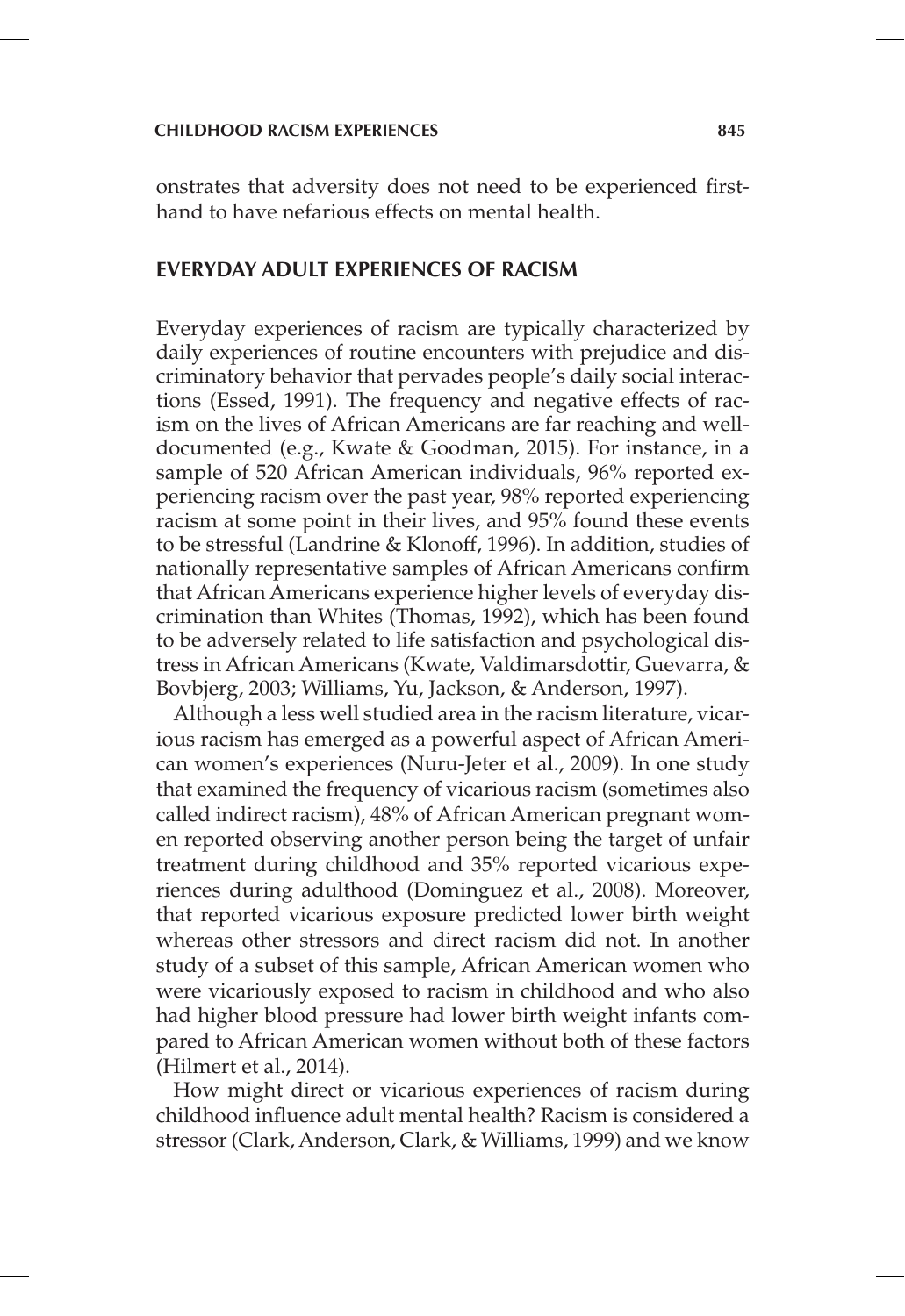that many stressors experienced during childhood may lead children to become vigilant to threat and mistrusting of others (Miller, Chen, & Parker, 2011). This vigilance can shape the manner in which people engage their social worlds, causing them to be more aware of potential threats directed toward them (Miller et al., 2011). These tendencies can produce adaptive responses among individuals such as an increased predisposition to read threat in ambiguous situations (i.e., when it is unclear whether another person is intentionally acting negatively; Miller et al., 2011), greater sensitivity to recognizing and responding to anger (Pollak & Kistler, 2002), and possible uncertainty about others' intentions and behaviors (Pollak & Sinha, 2002). For example, research demonstrates that a past history of experiencing discrimination can lead to increased activation of discrimination-related thoughts when individuals are faced with ambiguous circumstances. These thoughts, in turn, can bias how ambiguous events are interpreted (Inman & Baron, 1996). Again, it is important to point out that being vigilant for personally directed discrimination can protect an individual from potential harm if he or she is faced with a hostile environment where prejudice is common and overt (Feldman-Barrett & Swim, 1998). Although vigilance can serve an adaptive function in the short term (Hughes & Johnson, 2001), over the long term, these tendencies may lead to adverse outcomes. For example, researchers have found that vigilance to discrimination can lead stigmatized group members to experience heightened physiological threat responses (Blascovich, Mendes, Hunter, Lickel, & Kowai Bell, 2001), poorer mental health (Miller et al., 2011), increased anxiety (Mendoza-Denton, Downey, Purdie, Davis, & Pietrzak, 2002), and even decrements in academic performance (Mendoza-Denton et al., 2002). Thus, childhood racism, both directly and vicariously experienced, may increase postpartum depressive symptoms, and this association may be mediated by making individuals more aware of discriminatory behaviors directed at them in adulthood.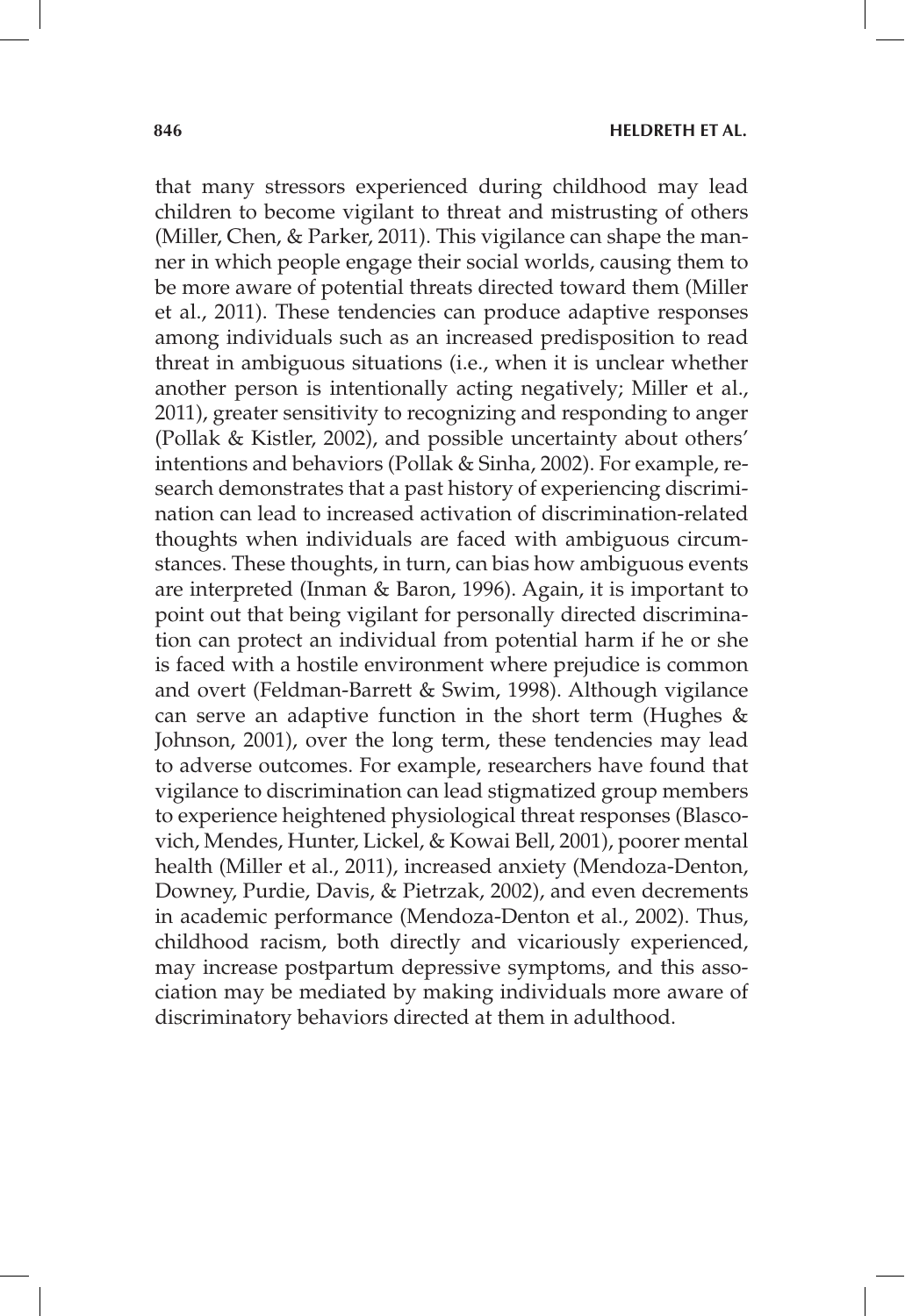#### **CURRENT STUDY**

The present study utilized data collected from a multisite study in the United States. The sample consisted of 1,349 African American mothers. We examined participant reports of direct and vicarious exposure to racial discrimination during childhood, current experiences of racism/discrimination, and postpartum depressive symptoms at one month following the birth of a child. Our primary goal was to determine whether being the target of racism during childhood, or simply observing racism targeted at a family member or close peer as a child, has implications for postpartum depressive symptoms.

Based on previous studies demonstrating that negative childhood experiences may influence adult well-being (e.g., Banyard et al., 2001; Felitti et al., 1998), we hypothesized that these childhood experiences of racism would be associated with higher levels of postpartum depressive symptoms in African Americans. We expected this relationship to persist even after controlling for potential confounding variables such as education, income, and history of depression. Finally, we were interested in whether adult everyday experiences of racism would mediate the relationship between childhood racism experiences and postpartum depressive symptoms. This would potentially reflect on how childhood experiences set the stage for how adult experiences are perceived, and other possible means of linkage.

## **METHOD**

## OVERVIEW OF THE COMMUNITY CHILD HEALTH NETWORK

The Community Child Health Network (CCHN) is a national partnership of clinicians, academics, and community members funded by the *Eunice Kennedy Shriver* National Institutes of Child Health and Development (NICHD). The network conducted a study in a diverse cohort of women and their partners across five sites in the U.S. (Washington, DC; Baltimore, MD; Los Angeles County, CA; Lake County, IL; and eastern North Carolina) over two years following the birth of a child. The current study uti-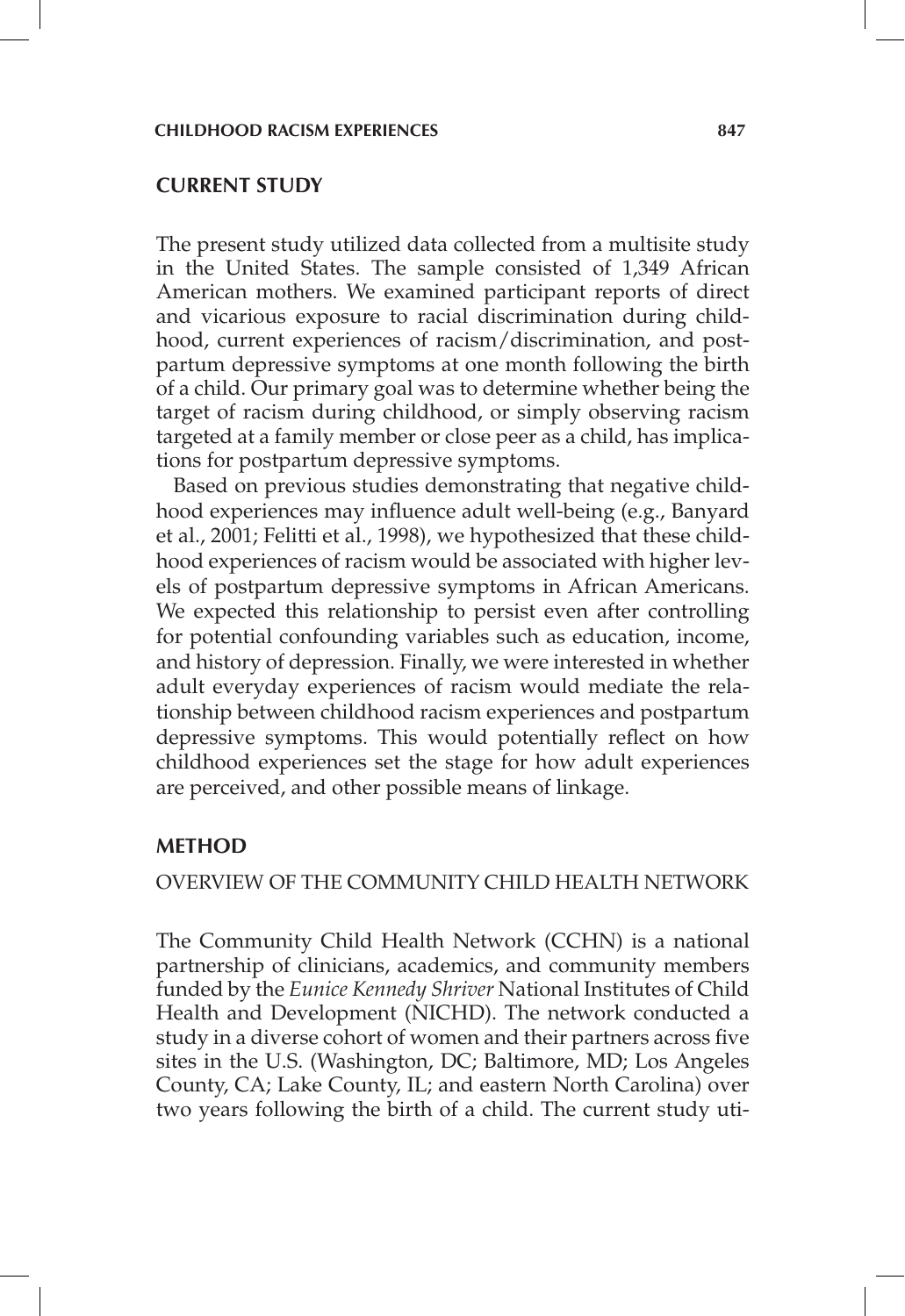lized data from structured in-home interviews administered by trained interviewers at one month after the child's birth. Recruitment procedures, eligibility criteria, and sample characteristics for the full CCHN cohort are described in detail in previous publications (Dunkel-Schetter et al., 2013; Ramey et al., 2014). Women in each study site were recruited in the hospital following the birth of a baby, with the exception of one site (North Carolina), where participants were recruited during pregnancy or in postpartum clinics. Women were eligible to participate if they met the following inclusion criteria: 18 to 40 years of age, residence in one of the study communities for at least 6 months, having four or fewer children including the new infant, and absence of plans to be surgically sterilized after childbirth, so as to allow followup of a subsequent birth. The study protocol was approved by the institutional review boards at each participating site.

## SAMPLE

The current study involved a subsample of mothers who selfidentified as African American/Black (*N* = 1,349) at one month after birth. Participants were primarily recruited from Baltimore (33%), eastern North Carolina (23%), and Washington, D.C. (28%) with fewer from Lake County (7%) and Los Angeles (9%). On average, mothers were 24 years old (*SD* = 4.9) at the time of study enrollment and had completed 12.7 years of education (*SD* = 1.99). The mean per capita household income was \$10,867, with 53% of participants living in poverty (household income <100% federal poverty level), and another 26% near poverty (<200% federal poverty level). Fourteen percent of participants were married to the baby's father and 39% were living together.

## MEASURES

*Childhood Direct Discrimination.* Participants were asked, "Think about when you were a child, age 16 or younger. At that time, did you ever feel you were personally discriminated against or were the target of prejudice, because of your race?" (Yes/No; Dominguez et al., 2008; Kreiger, 1990). If participants responded Yes to this question, they were then asked to report the type of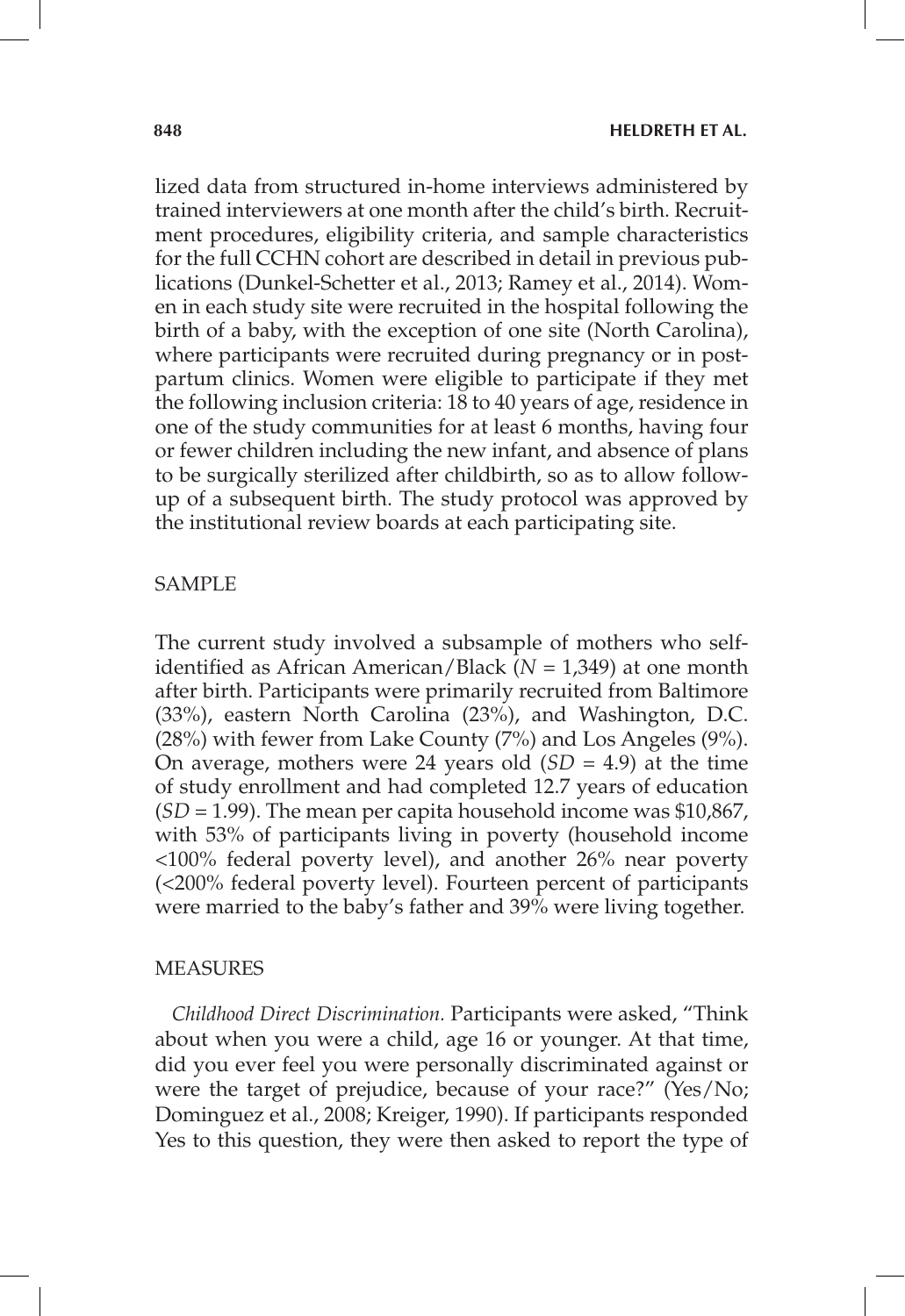discrimination that occurred: personal, educational, employment, housing, or other.

*Childhood Vicarious Discrimination.* We used a similar validated item in order to capture childhood vicarious or observed experiences of racism (Dominguez et al., 2008; Krieger, 1990). Participants were asked: "Think about when you were a child, age 16 or younger. At that time, did you ever feel someone close to you was discriminated against or was the target of prejudice because of their race?" (Yes/No). If participants responded Yes to this question, they were then asked to report the race of the target of observed discrimination (open response), their relationship to the target (open response), and the type of discrimination that occurred (personal, educational, employment, housing, or other).

In addition to this measure, and in order to better capture samerace vicarious exposure to discrimination, we used participant reports of the race of the target to characterize each experience as either involving a race-congruent (e.g., an African American participant observing discrimination against an African American target) or race-incongruent target (e.g., an African American reporting discrimination towards another race target).

*Depressive Symptoms.* Participants completed the 10-item Edinburgh Postnatal Depression Scale (EPDS; Cox, Holden, & Sagovsky, 1987). The EPDS is a validated screening instrument that assesses the severity of common postpartum depressive symptoms (e.g. In the past 7 days, have you felt sad or miserable?) The measure assessed symptoms experienced during the past 7 days. A composite was created using the sum of the 10 items, with imputation when three items or fewer were missing. Higher scores indicated more severe depressive symptoms ( $\alpha$  = .84).

*Everyday Experiences of Racism.* Participants completed a standardized 10-item instrument called the Everyday Discrimination Scale (Williams et al., 1997), which measures chronic, routine, and subtle everyday experiences of unfair treatment. Participants were asked: "In your day-to-day life how often do any of the following things happen to you?" Participants were then presented with situations of unfair treatment and were asked to report the frequency for each one on a scale from 1 (almost ev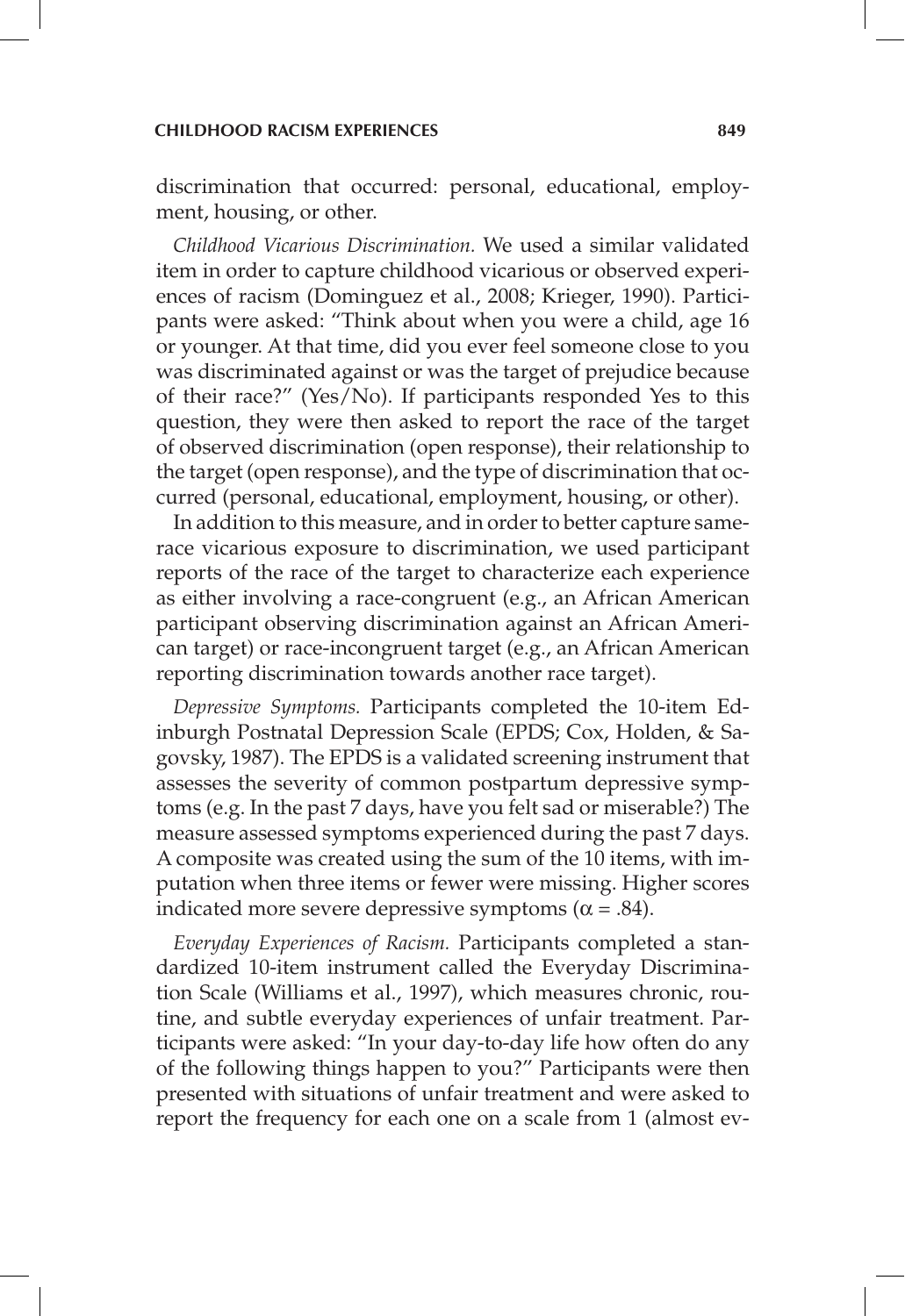eryday) to 6 *(*never). Items were summed, with higher composite scores indicating more frequent experiences of discrimination.

Participants were then asked to identify the reason they believed they had experienced this treatment: ancestry or national origins, gender, race, age, shade of skin color, language or accent, sexual orientation, age, height or weight, or another reason that was not listed. The final score included only experiences of discrimination that were attributed to race, shade of skin color, or ancestry or national origins ( $\alpha$  = .87). Experiences of discrimination that were attributed to gender, age, sexual orientation, and height or weight were set to zero because they were infrequent and not pertinent to this study's hypotheses on racial/ethnic discrimination.

*Control Variables.* Participants reported their years of education, and history of depression (Yes/No). A per capita index of annual household income (in dollars per year) divided by household size was computed.

## **DATA ANALYSIS PLAN**

We tested the primary hypothesis that both direct and vicarious experiences of childhood discrimination would be associated with depressive symptoms during the postpartum period among African American mothers. While there may be questions of interest to pursue with comparative racial analysis, we were primarily interested in the issues in African American women that follow from research demonstrating that experiences of racism impact physical and mental health (Kwate et al., 2003). In order to accomplish this, we ran two t-tests to compare (1) mean levels of depressive symptoms at 1 month postpartum between women who had or had not reported direct childhood racism experiences, and (2) mean levels of depressive symptoms at 1 month postpartum between women who had or had not reported indirect childhood racism experiences looking at the congruency between the participant's race and the target's race. Next, we used an ANCOVA to test for group differences while simultaneously controlling for education, income, and history of depression. Finally, everyday adult experiences of racism was tested as a mediator on the relationship between childhood racism experi-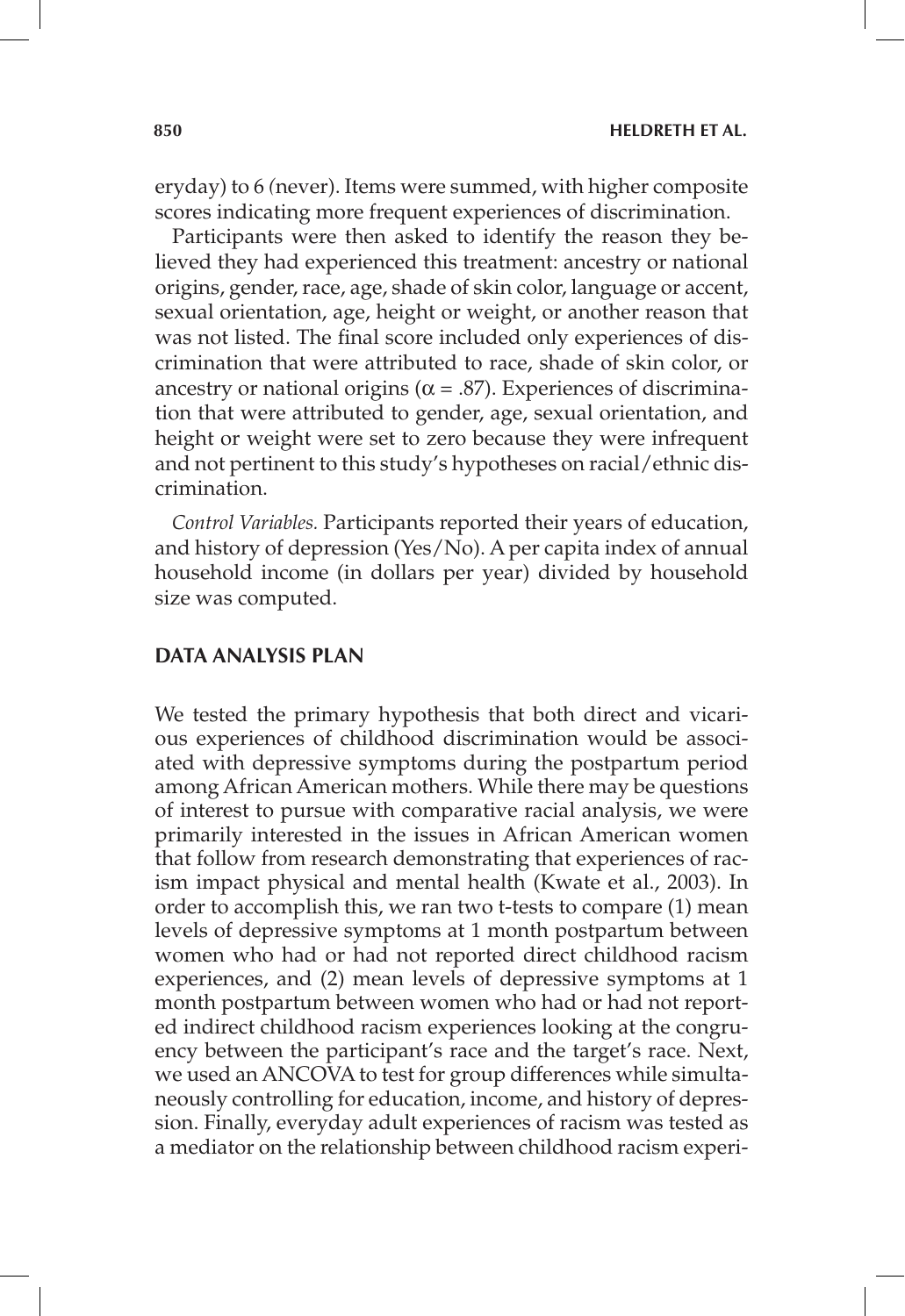#### **CHILDHOOD RACISM EXPERIENCES 851**

| in 1,349 African American Mothers         |             |        |  |  |  |  |
|-------------------------------------------|-------------|--------|--|--|--|--|
| <b>Categorical variables</b>              | $\mathbf n$ | (%)    |  |  |  |  |
| Poverty group                             |             |        |  |  |  |  |
| $\leq$ =100% FPL                          | 711         | (52.7) |  |  |  |  |
| > 100 to 200% FPL                         | 344         | (25.5) |  |  |  |  |
| $> 200\%$ FPL                             | 294         | (21.8) |  |  |  |  |
| Relationship Status                       |             |        |  |  |  |  |
| Not Married or Cohabitating               | 783         | (58.3) |  |  |  |  |
| Cohabitating, Not Married                 | 506         | (39.4) |  |  |  |  |
| Married                                   | 185         | (13.7) |  |  |  |  |
| Childhood Direct Discrimination (% yes)   | 264         | (19.6) |  |  |  |  |
| Childhood Indirect Discrimination (% yes) | 276         | (20.5) |  |  |  |  |
| History of Depression (% yes)             | 154         | (16.9) |  |  |  |  |
| <b>Continuous variables</b>               | M           | (SD)   |  |  |  |  |
| Per capita household income               | 8847        | (1058) |  |  |  |  |
| Education (years)                         | 12.72       | (1.99) |  |  |  |  |
| Age                                       | 24.08       | (4.92) |  |  |  |  |
| Depressive Symptoms                       | 4.54        | (4.76) |  |  |  |  |
| Everyday Discrimination                   | 3.00        | (5.27) |  |  |  |  |

**TABLE 1. Demographic Characteristics and Descriptive Statistics** 

ences (both direct and indirect) and depressive symptoms using the PROCESS macro for SPSS (Hayes, 2012; see also, Preacher & Hayes, 2008). Following the guidelines by Hayes (2012), we ran two separate mediation models, one for each type of childhood racism experience (direct and vicarious), to test for indirect effects using bootstrapped confidence intervals (CIs). Each indirect effect was evaluated as significant if the bias-corrected 95% confidence interval did not cross zero (Preacher & Hayes, 2008). In addition, we report results of the Sobel test, which is the traditional mediation significance test (Sobel, 1982).

## **RESULTS**

## DESCRIPTIVE DATA ON DISCRIMINATION

Table 1 displays descriptive statistics for demographic variables, childhood racism variables, everyday experiences of racism, and postpartum depressive symptoms. Table 2 provides correlations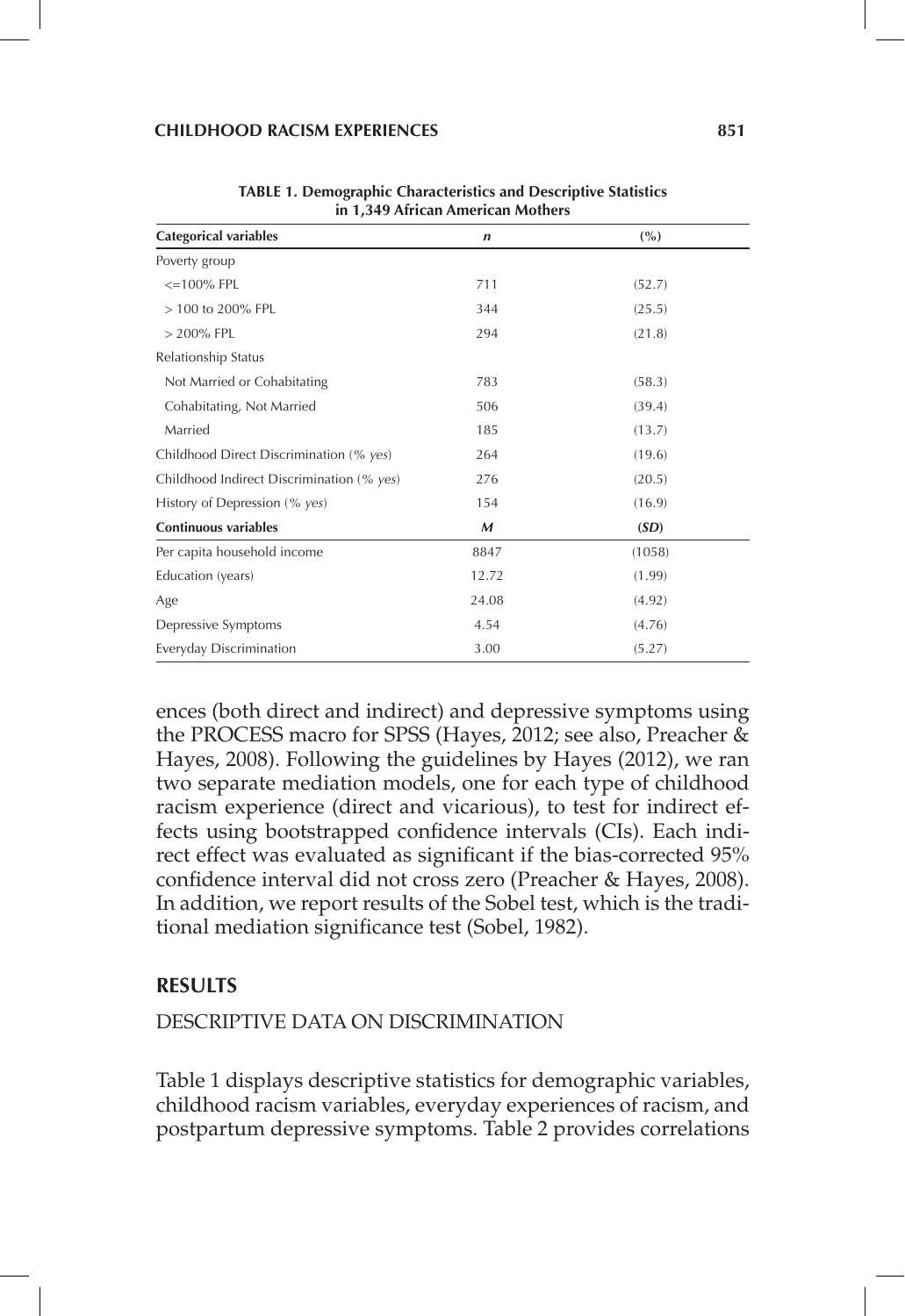| WHEEL TOSEPHERE EXPLOSED VALID COLLIS     |         |         |         |          |         |        |     |  |  |  |
|-------------------------------------------|---------|---------|---------|----------|---------|--------|-----|--|--|--|
|                                           | (1)     | (2)     | (3)     | (4)      | (5)     | (6)    | (7) |  |  |  |
| (1) Childhood Direct<br>Discrimination    |         |         |         |          |         |        |     |  |  |  |
| (2) Childhood Vicarious<br>Discrimination | $.39**$ |         |         |          |         |        |     |  |  |  |
| (3) Years of education                    | $.10**$ | $.12**$ |         |          |         |        |     |  |  |  |
| (4) Per capita household income           | .03     | .05     | $.29**$ |          |         |        |     |  |  |  |
| (5) History of Depression                 | $.10**$ | $.09**$ | $-.04$  | .01      |         |        |     |  |  |  |
| (6) Williams Discrimination Score         | $.23**$ | $22**$  | $-.01$  | $-.04$   | $.09**$ | 1      |     |  |  |  |
| (7) EPDS Total Score                      | $.11**$ | $.11**$ | $-.06*$ | $-.08**$ | $27**$  | $23**$ |     |  |  |  |

**TABLE 2. Correlations of Predictor and Control Variables with Postpartum Depressive Symptoms**

*Notes.* Per capita household income is adjusted for cost of living in study site. EPDS = Edinburgh Postnatal Depression Scale. \**p* < .05; \*\**p* < 0.01

among all study variables including childhood vicarious and direct discrimination, adult everyday discrimination, control variables, and postpartum depressive symptoms.

Childhood direct discrimination was reported by 20% (*n* = 264) of Black mothers. In the subset of women who reported discrimination, African American mothers most frequently reported experiencing personal discrimination (such as racial slurs or names, dirty looks, etc.) in childhood (83%). The next most common reported form of discrimination was educational discrimination (such as unfair treatment by teachers or during admissions; 36%). Without considering the race of the target, childhood vicarious discrimination was reported by 21% of African American mothers ( $n = 276$ ). Seventeen percent ( $n = 226$ ) of African American mothers reported observing discrimination targeting another African American individual during childhood. Among African American mothers, the majority of participants who reported experiences of childhood vicarious discrimination most frequently reported family members (siblings, parents, or grandparents) to be the target of discrimination (94%, *n* = 259).

Concerning the frequency with which childhood direct and childhood vicarious experiences of discrimination co-occurred in this sample of African American mothers, women who reported experiences of direct childhood discrimination were significantly more likely to report vicarious childhood discrimination (47%) than those who did not report direct childhood discrimination  $(10\%)$ ,  $\chi^2(1) = 207.22$ ,  $p < .001$ .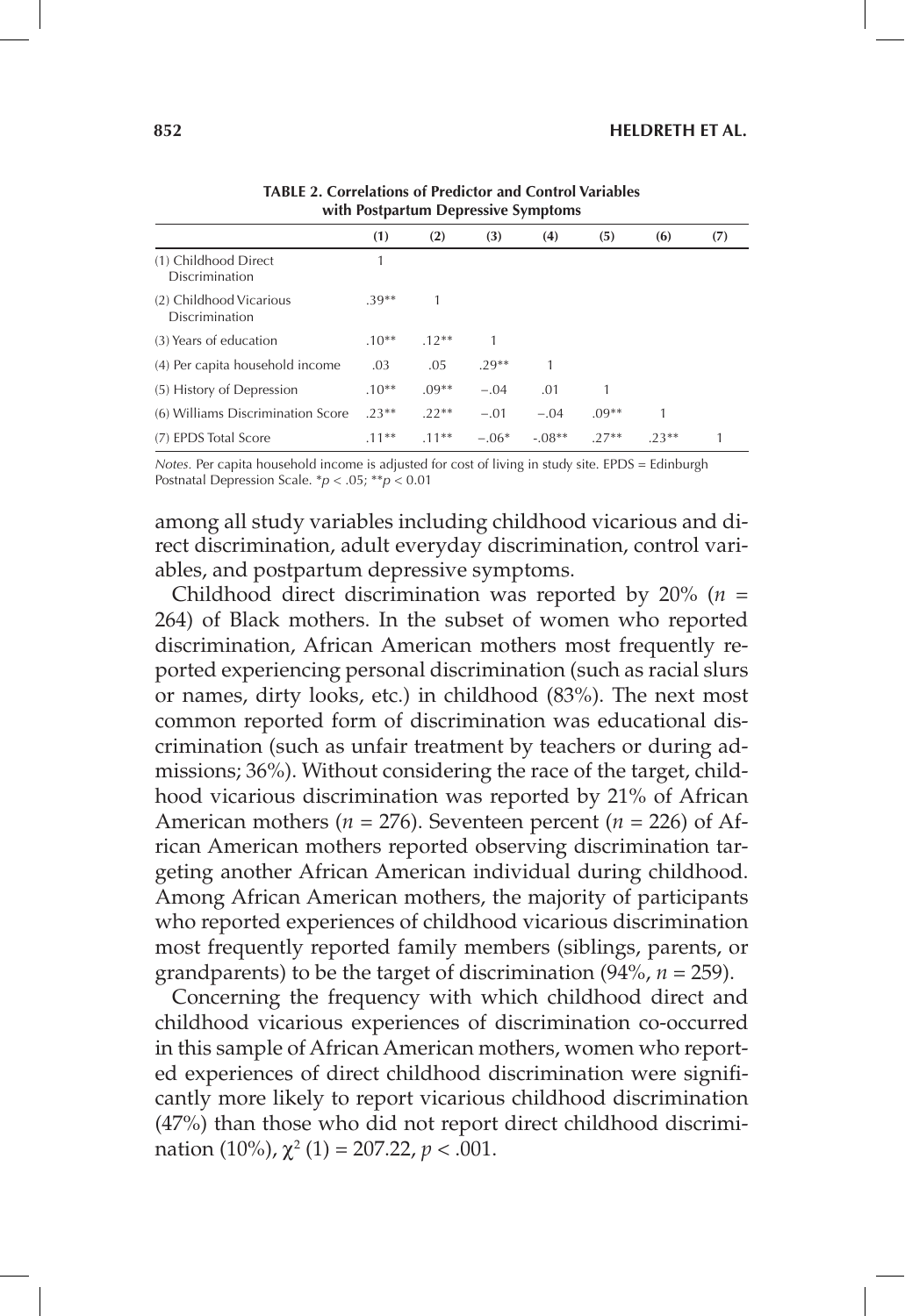# **ASSOCIATIONS BETWEEN CHILDHOOD RACISM EXPERIENCES AND DEPRESSIVE SYMPTOMS**

In regards to childhood direct experiences of discrimination, African American mothers who reported experiencing discrimination as a child reported significantly greater postpartum depressive symptoms at one month postpartum  $(M = 5.56, SD = 5.03)$ compared to African American mothers who did not report such experiences (*M* = 4.28, *SD* = 4.66; *t*(1281) = −3.86, *p* < .001). An ANCOVA did not reveal a significant effect of childhood direct discrimination on depressive symptoms after controlling for the effect of education, income, and history of depression, *F*(1, 856)  $= 2.80, p = .09.$ 

Results were similar when we examined the relationship between childhood *vicarious* experiences of discrimination and postpartum depressive symptoms. African American mothers who reported childhood vicarious discrimination for a race-congruent target ( $M = 5.75$ ,  $SD = 4.96$ ) reported higher levels of depressive symptoms compared to African American mothers who did not report vicarious discrimination or reported discrimination targeting an individual of a different race (*M* = 4.32, *SD* = 4.69, *t*(1269) = −4.01*, p* < .0001). Again, the relationship did not remain significant after controlling for education, income, and history of depression,  $F(1,849) = 3.01$ ,  $p = .08$ .

# MEDITATIONAL ANALYSES: EVERYDAY EXPERIENCES OF RACISM

We first tested adult everyday experiences of racism as a mediator of the relationship between childhood direct racism and depressive symptoms at 1 month postpartum. The effect of childhood direct racism on postpartum depressive symptoms through adult everyday experiences of discrimination was statistically significant, (indirect effect = .61, *SE* = .12, 95% *CI* [0.42, 0.91], Sobel *z* = 5.74, *p* < .0001) (See Figure 1). African American women who reported childhood direct racism (compared to those who did not report childhood direct racism) reported significantly more experiences of everyday experiences of discrimination as an adult (*b* = 3.07, *SE* = 0.36, 95% *CI* = 2.37, 3.76, *p* < .0001), which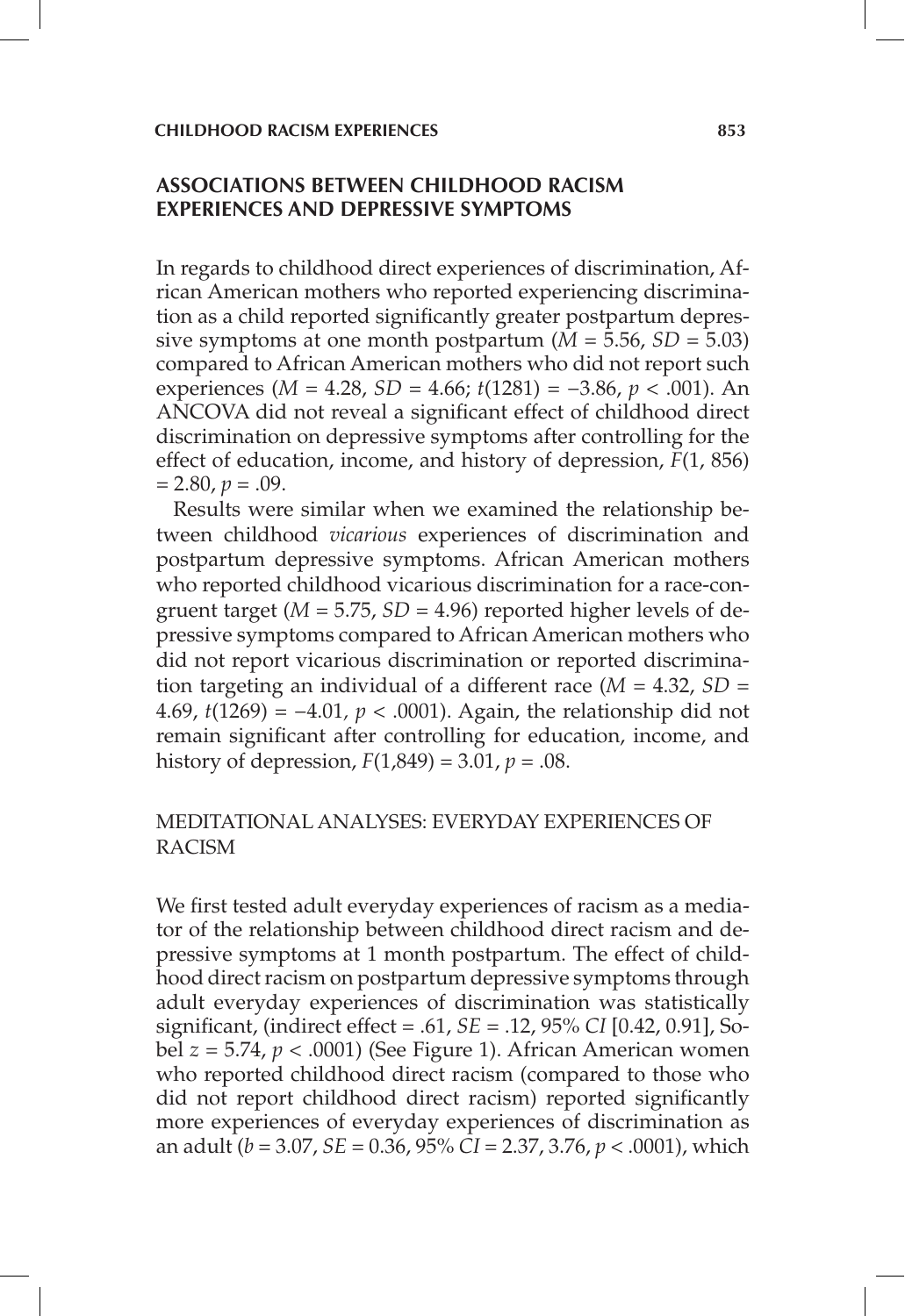

FIGURE 1. Direct and indirect effects of childhood racism experiences (direct and vicarious) on postpartum depressive symptoms among African American mothers.

were in turn associated with significantly higher levels of postpartum depressive symptoms ( $\bar{b}$  = .20, SE = .03, 95% *CI* = .15, .25,  $p < .0001$ ). Notably, a significant direct effect of childhood direct discrimination on postpartum depressive symptoms remained when the mediator was included in the model  $\overline{(b)} = .72, SE = .34,$ 95% *CI* = .06, 1.37, *p* = .03).

Childhood vicarious experiences of racism showed the same pattern. The indirect effect of the childhood vicarious racism variable on postpartum depressive symptoms through adult everyday experiences of discrimination was statistically significant (indirect effect = .61, *SE* = .12, 95% *CI* [0.40, 0.88], Sobel *z* = 5.50, *p* < .0001). African American women who reported childhood vicarious racism reported more frequent experiences of discrimination as an adult at one month postpartum  $(b = 2.96, SE = 0.38)$ , 95% *CI* = 2.20, 3.70, *p* < .0001) which were in turn associated with significantly higher levels of depressive symptoms  $(\beta = .21, SE)$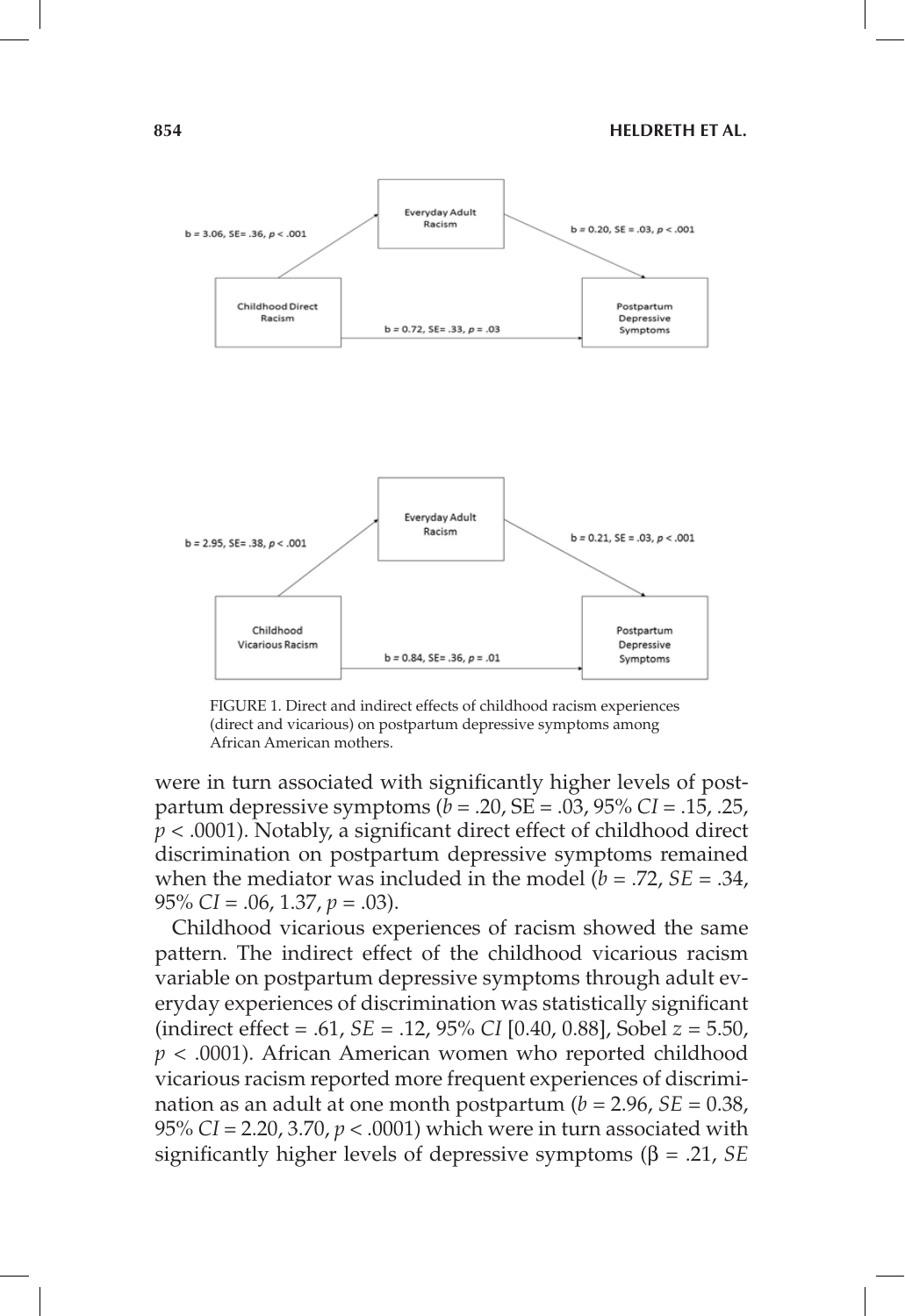= 0.03, 95% *CI* = .15, .26, *p* < .0001). Again, a significant direct effect of childhood direct discrimination on postpartum depressive symptoms remained when the mediator was included in the model (*b* = .85, *SE* = .36, 95% *CI* = .14, 1.54, *p* = .02).

## **DISCUSSION**

In a large sample of mostly low-income African American mothers of young infants, we found that direct and vicarious experiences of discrimination during childhood were relatively common and predicted depressive symptoms during the weeks immediately following the birth of a child. Extending the literature on the impact of childhood racism and other adverse early experiences, these reports of racism in childhood were associated with significantly greater depressive symptoms among African American women. In addition, these depressive symptoms appeared during the early postpartum period, which is a time when depressive symptoms are common but also highly variable, meaning that not every woman experiences PPD symptoms (Cooper & Murray, 1995). These findings are consistent with prior evidence that childhood experiences of racism can influence birth outcomes (Dominguez et al., 2008) as well as maternal health during pregnancy (Hilmert et al., 2014) and highlight the potential lasting impact these experiences can have on women's mental health.

A particularly notable finding of this research is that observed racism during childhood when directed toward others, most often a family member of the participant, was significantly associated with postpartum depressive symptoms. That is, African American individuals need not be the direct target of racism in order to experience its nefarious effects. From an attachment perspective, a child's sense of security and emotional stability is inextricably linked to parents' well-being (Sroufe, Carlson, Levy, & Egeland, 1999), and thus, threats to one's parents are likely to be personally threatening to the child. These findings underscore the need for prospective and longitudinal developmental research on racism that is now understudied in this time of life relative to stress of other types such as early adversity thought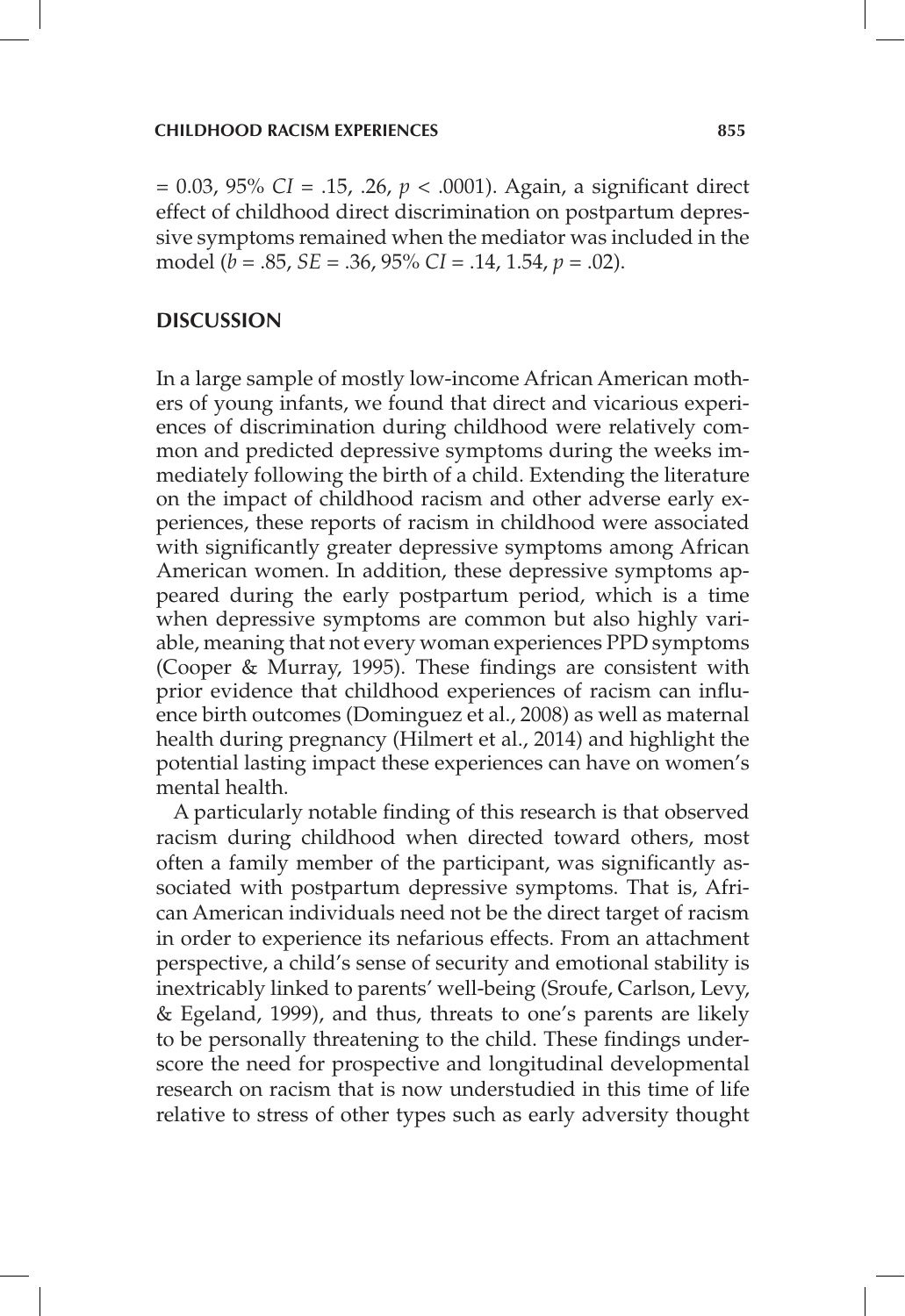to influence adult mental and physical health outcomes (e.g., Repetti et al., 2002).

One interpretation of these findings is that the more frequent reports of experiences of racism during adulthood by women who also report childhood experiences of racism may reflect the tendency for individuals to see more discrimination in ambiguous situations, referred to as a vigilance bias (Kaiser & Major, 2006). Given the aversive nature of racism, and the formative developmental period in which these incidents occurred, experiencing or observing racism as a child is likely to influence an individual's understanding of one's group and personal identity. Our findings suggest that discrimination in childhood may leave a residue that colors perceptions of experiences in adulthood. African American mothers who directly or indirectly experienced racism as a child might also anticipate being the target of racism as an adult, which in turn induces a stressful state (Shelton, Richeson, & Salvatore, 2005; Tropp, 2003) and can lead to poorer mental health. Indeed, research in psychopathology supports this notion that childhood adversities might make individuals more aware of adverse behaviors directed toward them (Hammen, Henry, & Daley, 2000). Furthermore, social psychological research suggests that previous experiences with prejudice and discrimination can create expectations among members of stigmatized groups to use a "zero miss signal detection strategy" wherein cues in the environment that appear unjust trigger vigilance for discrimination (Feldman-Barrett & Swim, 1998).

However, this interpretation should be considered with caution. For example, an inaccurate interpretation of our meditational findings would be that childhood experiences of racism lead African Americans to claim discrimination when none exists, or that they are overly sensitive to discrimination. This interpretation is dangerous for two reasons. First, it suggests that the experiences are not real and are only in the eyes of the beholder and considerable evidence goes against this interpretation. Second and related, such approaches tend to place the blame on the victims of prejudice and discrimination and further, to suggest that it is their responsibility to fix the situation which totally discounts the dangers of the larger societal realities of racism affecting children and adults. It also removes the responsibility from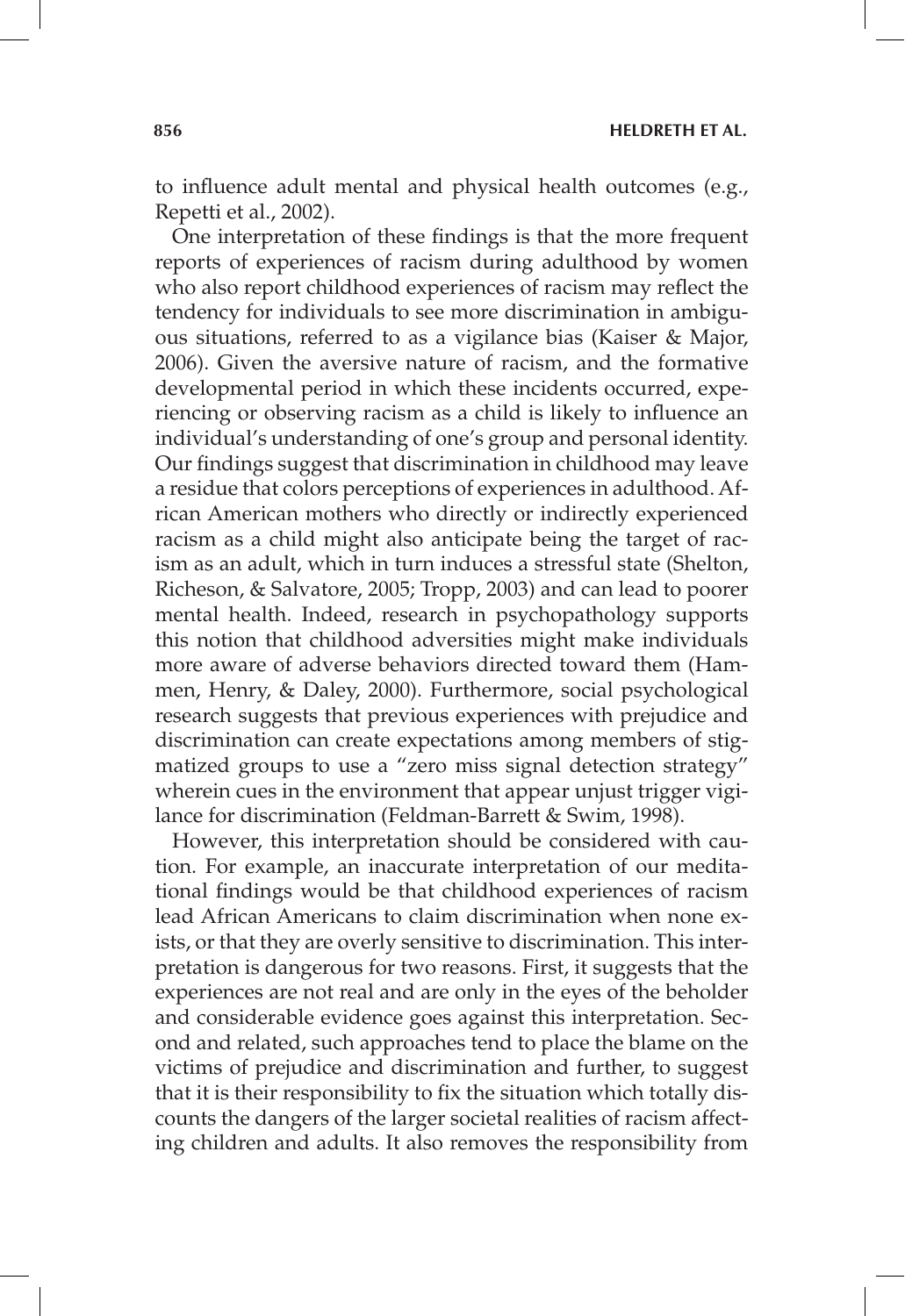the perpetrators of prejudice (Case & Hemmings, 2005). Third, this interpretation fails to consider a possible alternative explanation, that is that these findings may be the result of individuals remaining in an environment comparable to their childhood environment which call for vigilance and barrier to upward mobility support that phenomena as well (Cole & Omari, 2003; Shaw & Coleman, 2000), Since the current study did not include information on participants' childhood environments, we are unable to address this issue. Regardless, these results lend further empirical support to the robust links between perceived discrimination and postpartum depressive symptoms, and specifically provides insight how childhood experiences of racism may influence emotional well-being later in life.

In the present research, we found that current everyday experiences of racism partially mediated the relationship between childhood experiences of racism and postpartum depressive symptoms among African Americans. However, the direct associations between childhood experiences of racism (both direct and vicarious) and postpartum depressive symptoms remained significant even when current everyday experiences of racism was included in mediational models. The complete mechanisms through which early experience influences adult depression are not clear and deserve consideration in future studies. Many possible mechanisms are likely that are not addressed here.

When interpreting the findings, it is necessary to take into account study limitations. One limitation is that self-report is potentially subject to errors in recall (Krieger, Chen, Waterman, Rehkopf, & Subramanian, 2003), and reports of childhood experiences of racism may be biased toward over-reporting as a function of greater recent adult everyday experiences of racism (Krieger et al., 2003). While we would ideally like to capture childhood experiences of racism more proximally to when they occurred (i.e., during childhood), such a longitudinal study would be very difficult and costly because it involves following individuals from childhood to adulthood. In lieu of this, we used a reliable, well-validated measure to assess experiences of childhood direct and indirect racism recalled by adults (Dominguez et al., 2008; Krieger et al., 2003). Although retrospective,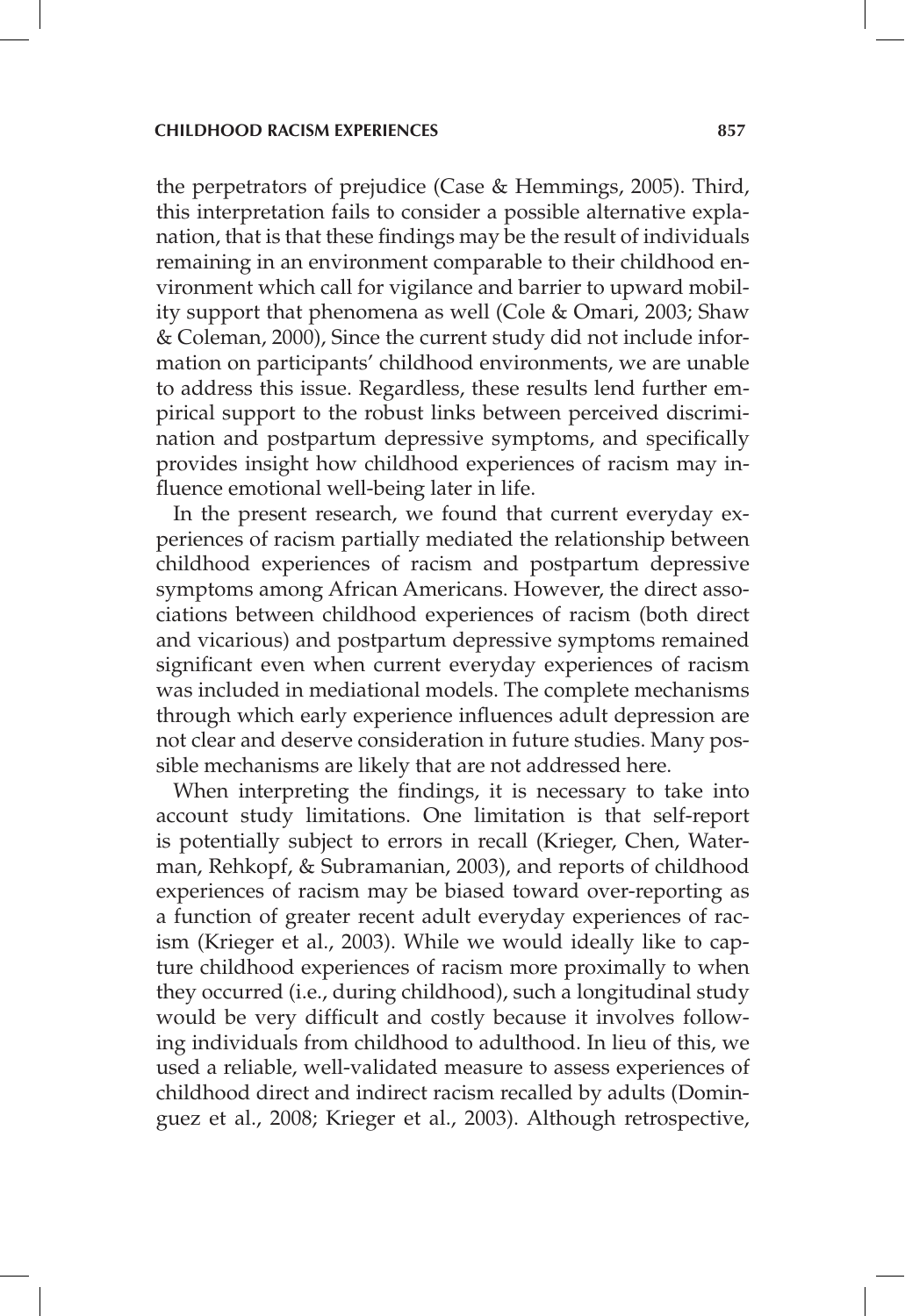we place value on this measure for several reasons. First, previous research has shown that experiences of racism are salient, memorable, and considered traumatic (Bryant-Davis & Ocampo, 2005; Carter, 2007). Second, given research demonstrating the powerful impact of childhood adversity on adult outcomes (e.g., Banyard et al., 2001; Felitti et al., 1998; Finkelhor & Browne, 1985; Repetti et al., 2002), racism (which is inarguably an adversity) experienced as a child may have the potential to shape the way in which the child perceives the world and interacts with others in the future. Third, although there may be some bias in the retrospective reporting of adverse experiences in childhood, research has shown that such bias does not necessarily invalidate retrospective studies of major adversities and false positive reports are rare (Hardt & Rutter, 2004). Despite these strengths, conclusions as to the validity of the retrospective recall of any childhood experience should include its limitations.

The correlational nature of this study also limits the ability to make inferences regarding causality. In other words, it is still unclear if childhood experiences of racism are solely responsible for these adverse outcomes, or if other factors such as living in a low-income neighborhood as a child, parenting, or other adult comorbid mental health issues may also be contributing to poorer mental health. Reverse causality is also a possibility, and it may be that depressed mothers are able to more easily recall negative experiences in both childhood and adulthood. Until we have longitudinal work on racism in children and their effects in adolescence and adulthood, this study points us to potential powerful influences on adult health and well-being, especially in new mothers, in this case poor mothers from several communities in the U.S.

This study also has several strengths. Although the associations of perceived racism with negative mental health outcomes among adults has been reported in the literature (see, Schmitt et al., 2014 for a review), to our knowledge, none of the prior racism studies have explicitly examined the associations between childhood direct and childhood vicarious experiences of discrimination on adult mental health. Ultimately, identifying potential stressors that occur early in life will improve the field's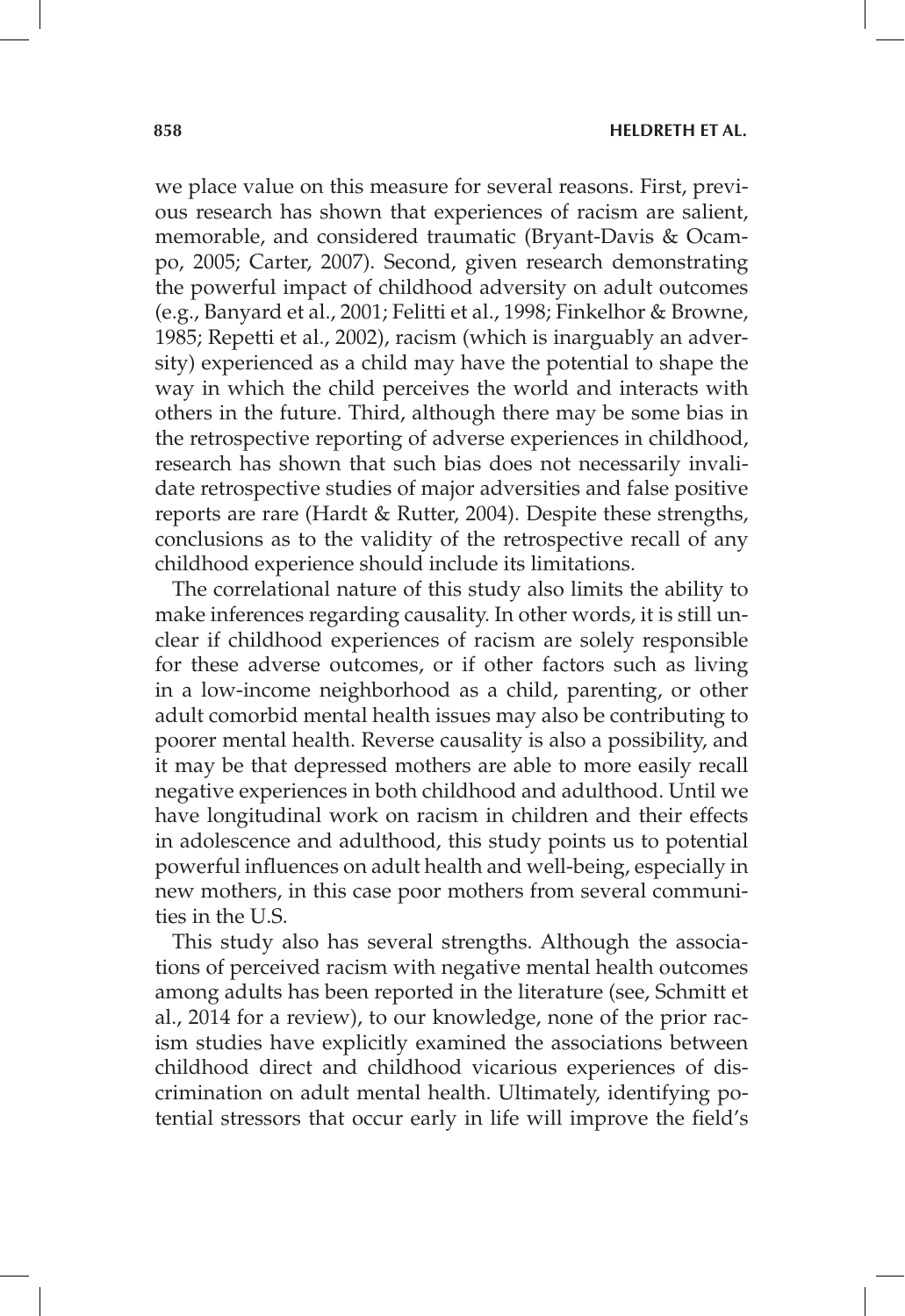understanding of the ways in which discrimination can influence disparate outcomes across the life course.

In sum, the results of this study demonstrate that childhood discrimination—both directly and vicariously experienced were significantly associated with postpartum depressive symptoms in adult African American women at one month postpartum when controlling for some key potential confounds. These effects were partially mediated by reports of more frequent adult everyday experiences of racism. While research on pregnancy and depression has increased markedly, little research has examined postpartum depression among African American women (Steer, Scroll, & Beck, 1990) despite the fact that specific race-related stressors would potentially be quite powerful in precipitating depressive symptoms (e.g., Howell et al., 2005). These results suggest that a life course approach could prove useful for identifying early risk factors that may influence postpartum depressive symptoms among African American women in general and after the birth of a child.

#### **REFERENCES**

- American Psychiatric Association. (2013). *Diagnostic and statistical manual of mental disorders* (5th ed.). Washington, DC.
- [B](http://guilfordjournals.com/action/showLinks?crossref=10.1023%2FA%3A1013085904337&citationId=p_2)anyard, V. L., Williams, L. M., & Siegel, J. A. (2001). The long-term mental health consequences of child sexual abuse: An exploratory study of the impact of multiple traumas in a sample of women. *Journal of Traumatic Stress*, *14*, 697–715.
- [B](http://guilfordjournals.com/action/showLinks?crossref=10.1097%2F00006199-200109000-00004&citationId=p_3)eck, C. T. (2001). Predictors of postpartum depression: An update. *Nursing Research*, *50*, 275–285.
- [B](http://guilfordjournals.com/action/showLinks?crossref=10.1257%2F0002828042002561&citationId=p_4)ertrand, M., & Mullainathan, S. (2004). Are Emily and Greg more employable than Lakisha and Jamal? A field experiment on labor market discrimination. *The American Economic Review*, *94*, 991–1013.
- [B](http://guilfordjournals.com/action/showLinks?crossref=10.1037%2F0022-3514.80.2.253&citationId=p_5)lascovich, J., Mendes, W. B., Hunter, S. B., Lickel, B., & Kowai-Bell, N. (2001). Perceiver threat in social interactions with stigmatized others. *Journal of Personality and Social Psychology*, *80*, 253.
- [B](http://guilfordjournals.com/action/showLinks?crossref=10.1177%2F0011000005276465&citationId=p_6)ryant-Davis, T., & Ocampo, C. (2005). Racist incident–based trauma. *The Counseling Psychologist*, *33*, 479–500.
- [C](http://guilfordjournals.com/action/showLinks?crossref=10.1177%2F0011000006292033&citationId=p_7)arter, R. T. (2007). Racism and psychological and emotional injury recognizing and assessing race-based traumatic stress. *The Counseling Psychologist*, *35*, 13–105.
- [C](http://guilfordjournals.com/action/showLinks?crossref=10.1177%2F0042085905281396&citationId=p_8)ase, K. A., & Hemmings, A. (2005). Distancing strategies: White women preservice teachers and antiracist curriculum. *Urban Education*, *40*, 606–626.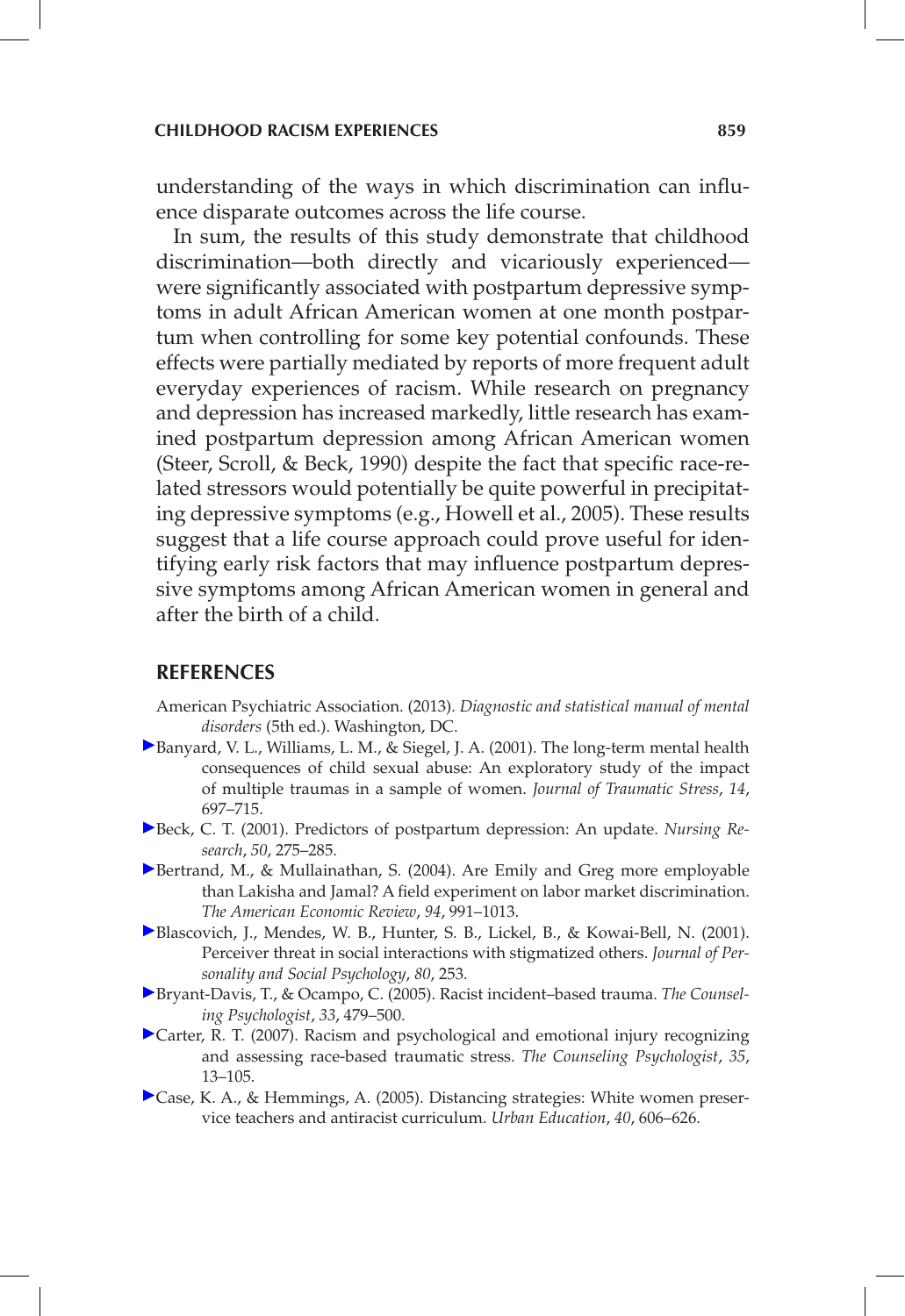- Caughy, M.O.B., O'Campo, P. J., & Muntaner, C. (2004). Experiences of racism among African American parents and the mental health of their preschoolaged children. *American Journal of Public Health*, *94*, 2118–2124.
- Clark, R., Anderson, N. B., Clark, V. R., & Williams, D. R. (1999). Racism as a stressor for African Americans: A biopsychosocial model. *American Psychologist*, *54*, 805.
- Coker, T. R., Elliott, M. N., Kanouse, D. E., Grunbaum, J. A., Schwebel, D. C., Gilliland, M. J., . . . Schuster, M. A. (2009). Perceived racial/ethnic discrimination among fifth- grade students and its association with mental health. *American Journal of Public Health*, *99*, 878–884.
- Cole, E. R., & Omari, S. R. (2003). Race, class and the dilemmas of upward mobility for African Americans. *Journal of Social Issues*, *59*, 785–802.
- Collins, Jr, J. W., David, R. J., Handler, A., Wall, S., & Andes, S. (2004). Very low birthweight in African American infants: The role of maternal exposure to interpersonal racial discrimination. *American Journal of Public Health*, *94*, 2132–2138.
- Collins, Jr, J. W., David, R. J., Symons, R., Handler, A., Wall, S. N., & Dwyer, L. (2000). Low-income African-American mothers' perception of exposure to racial discrimination and infant birth weight. *Epidemiology*, *11*, 337–339.
- Cooper, P. J., & Murray, L. (1995). Course and recurrence of postnatal depression. Evidence for the specificity of the diagnostic concept. *The British Journal of Psychiatry*, *166*, 191–195.
- Cox, J. L., Holden, J. M., & Sagovsky, R. (1987). Detection of postnatal depression. Development of the 10-item Edinburgh Postnatal Depression Scale. *The British Journal of Psychiatry*, *150*, 782–786.
- Dominguez, T. P., Dunkel Schetter, C., Glynn, L. M., Hobel, C., & Sandman, C. A. (2008). Racial differences in birth outcomes: The role of general, pregnancy, and racism stress. *Health Psychology*, *27*, 194–203.
- Dunkel Schetter, C. D., Schafer, P., Lanzi, R. G., Clark-Kauffman, E., Raju, T. N., & Hillemeier, M. M. (2013). Shedding light on the mechanisms underlying health disparities through community participatory methods: The stress pathway. *Perspectives on Psychological Science*, *8*, 613–633.
- Edleson, J. L. (1999). The overlap between child maltreatment and woman battering. *Violence Against Women*, *5*, 134–154.
- Emerson, M. O., Yancey, G., & Chai, K. J. (2001). Does race matter in residential segregation? Exploring the preferences of white Americans. *American Social Review*, *66*, 922–935.
	- Essed, P. (1991). *Understanding everyday racism: An interdisciplinary theory* (Vol. 2)*.* Sage.
	- Feldman-Barrett, L. F., & Swim, J. K. (1998). Appraisals of prejudice and discrimination. *Prejudice: The target's perspective* (pp. 11–36). New York: Academic Press.
- Felitti, M. D., Vincent, J., Anda, M. D., Robert, F., Nordenberg, M. D., Williamson, M. S., . . . & James, S. (1998). Relationship of childhood abuse and household dysfunction to many of the leading causes of death in adults: The Adverse Childhood Experiences (ACE) Study. *American Journal of Preventive Medicine*, *14*, 245–258.
- Finkelhor, D., & Browne, A. (1985). The traumatic impact of child sexual abuse: A conceptualization. *American Journal of Orthopsychiatry*, *55*, 530–541.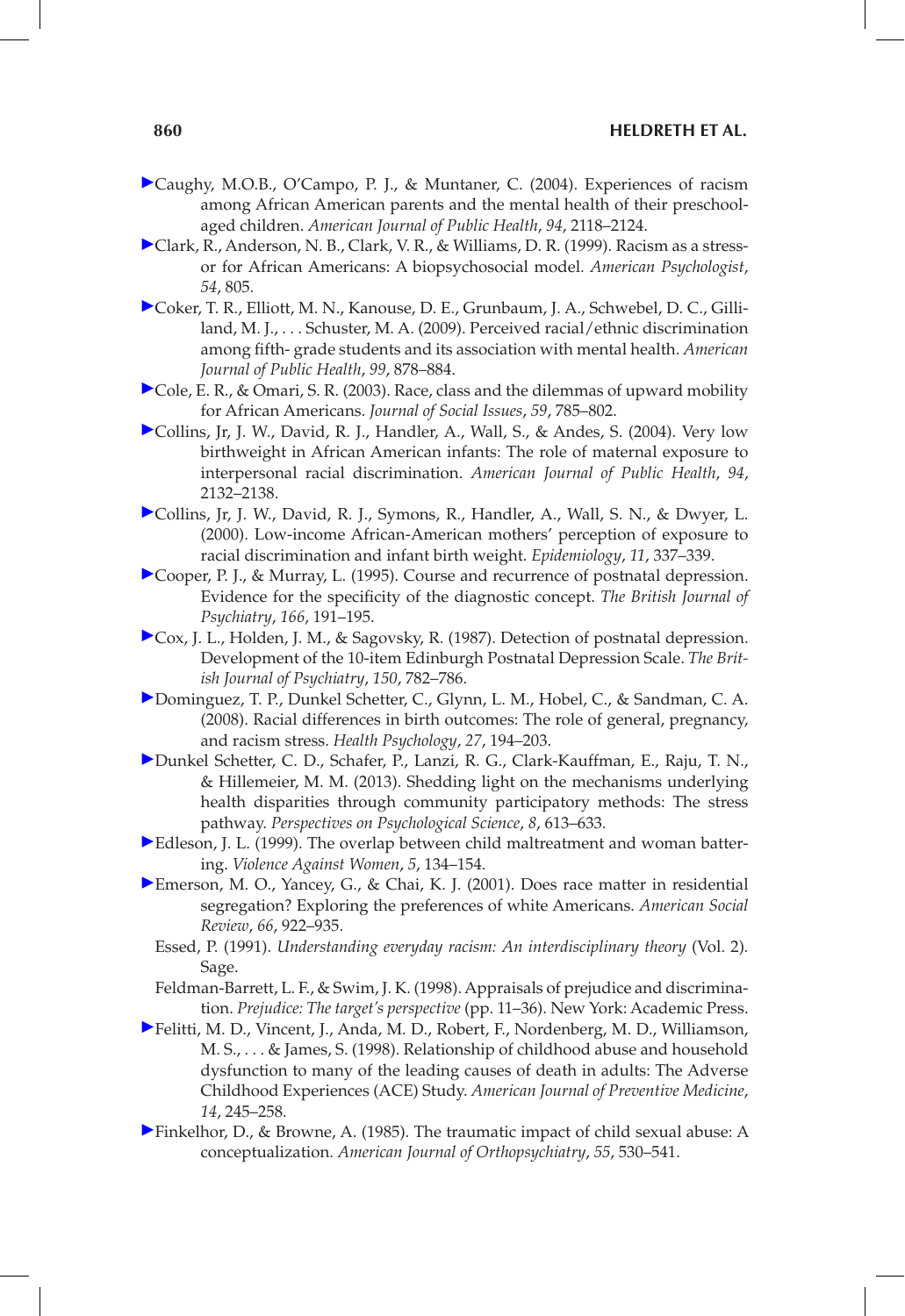- [G](http://guilfordjournals.com/action/showLinks?crossref=10.1097%2F01.AOG.0000183597.31630.db&citationId=p_25)avin, N. I., Gaynes, B. N., Lohr, K. N., Meltzer-Brody, S., Gartlehner, G., & Swinson, T. (2005). Perinatal depression: A systematic review of prevalence and incidence. *Obstetrics & Gynecology*, *106*, 1071–1083.
- [G](http://guilfordjournals.com/action/showLinks?crossref=10.1037%2F0033-2909.131.5.662&citationId=p_26)iscombé, C. L., & Lobel, M. (2005). Explaining disproportionately high rates of adverse birth outcomes among African Americans: The impact of stress, racism, and related factors in pregnancy. *Psychological Bulletin*, *131*, 662.
- [H](http://guilfordjournals.com/action/showLinks?crossref=10.1016%2Fj.ajog.2005.02.103&citationId=p_27)albreich, U. (2005). The association between pregnancy processes, preterm delivery, low birth weight, and postpartum depressions—the need for interdisciplinary integration. *American Journal of Obstetrics and Gynecology*, *193*, 1312–1322.
- [H](http://guilfordjournals.com/action/showLinks?crossref=10.1037%2F0022-006X.68.5.782&citationId=p_28)ammen, C., Henry, R., & Daley, S. E. (2000). Depression and sensitization to stressors among young women as a function of childhood adversity. *Journal of Consulting and Clinical Psychology*, *68*, 782.
- [H](http://guilfordjournals.com/action/showLinks?crossref=10.1111%2Fj.1469-7610.2004.00218.x&citationId=p_29)ardt, J., & Rutter, M. (2004). Validity of adult retrospective reports of adverse childhood experiences: Review of the evidence. *Journal of Child Psychology and Psychiatry*, *45*, 260–273.
- [H](http://guilfordjournals.com/action/showLinks?crossref=10.1097%2FMLR.0b013e318215d93c&citationId=p_30)ausmann, L. R., Hannon, M. J., Kresevic, D. M., Hanusa, B. H., Kwoh, C. K., & Ibrahim, S. A. (2011). Impact of perceived discrimination in health care on patient-provider communication. *Medical Care*, *49*, 626–633.
	- Hayes, A. F. (2012). PROCESS: *A versatile computational tool for observed variable mediation, moderation, and conditional process modeling.* New York: Guilford.
- [H](http://guilfordjournals.com/action/showLinks?crossref=10.1037%2Fa0031160&citationId=p_32)ilmert, C. J., Dominguez, T. P., Dunkel Schetter, C. D., Srinivas, S. K., Glynn, L. M., Hobel, C. J., & Sandman, C. A. (2014). Lifetime racism and blood pressure changes during pregnancy: Implications for fetal growth. *Health Psychology*, *33*, 43–51.
- [H](http://guilfordjournals.com/action/showLinks?crossref=10.1097%2F01.AOG.0000164050.34126.37&citationId=p_33)owell, E. A., Mora, P. A., Horowitz, C. R., & Leventhal, H. (2005). Racial and ethnic differences in factors associated with early postpartum depressive symptoms. *Obstetrics & Gynecology*, *105*, 1442–1450.
- [H](http://guilfordjournals.com/action/showLinks?crossref=10.1111%2Fj.1741-3737.2001.00981.x&citationId=p_34)ughes, D., & Johnson, D. (2001). Correlates in children's experiences of parents' racial socialization behaviors. *Journal of Marriage and Family*, *63*, 981–995.
- [I](http://guilfordjournals.com/action/showLinks?crossref=10.1037%2F0022-3514.70.4.727&citationId=p_35)nman, M. L., & Baron, R. S. (1996). Influence of prototypes on perceptions of prejudice. *Journal of Personality and Social Psychology*, *70*, 727.
- [K](http://guilfordjournals.com/action/showLinks?crossref=10.1111%2Fj.1747-4469.2006.00036.x&citationId=p_36)aiser, C. R., & Major, B. (2006). A social psychological perspective on perceiving and reporting discrimination. *Law & Social Inquiry*, *31*, 801–830.
- [K](http://guilfordjournals.com/action/showLinks?crossref=10.1136%2Fjech-2011-200814&citationId=p_37)elly, Y., Becares, L., & Nazroo, J. (2013). Associations between maternal experiences of racism and early child health and development: Findings from the UK Millennium Cohort Study. *Journal of Epidemiology and Community Health*, *67*, 35–41.
- [K](http://guilfordjournals.com/action/showLinks?crossref=10.1016%2F0277-9536%2890%2990307-E&citationId=p_38)rieger, N. (1990). Racial and gender discrimination: Risk factors for high blood pressure? *Social Science & Medicine*, *30*, 1273–1281.
- [K](http://guilfordjournals.com/action/showLinks?crossref=10.2105%2FAJPH.93.10.1655&citationId=p_39)rieger, N., Chen, J. T., Waterman, P. D., Rehkopf, D. H., & Subramanian, S. V. (2003). Race/ethnicity, gender, and monitoring socioeconomic gradients in health: A comparison of area-based socioeconomic measures-the public health disparities geocoding project. *American Journal of Public Health*, *93*, 1655–1671.
- [K](http://guilfordjournals.com/action/showLinks?crossref=10.2105%2FAJPH.2014.302243&citationId=p_40)wate, N.O.A., & Goodman, M. S. (2015). Cross-sectional and longitudinal effects of racism on mental health among residents of Black neighborhoods in New York City. *American Journal of Public Health*, *105*, 711–718.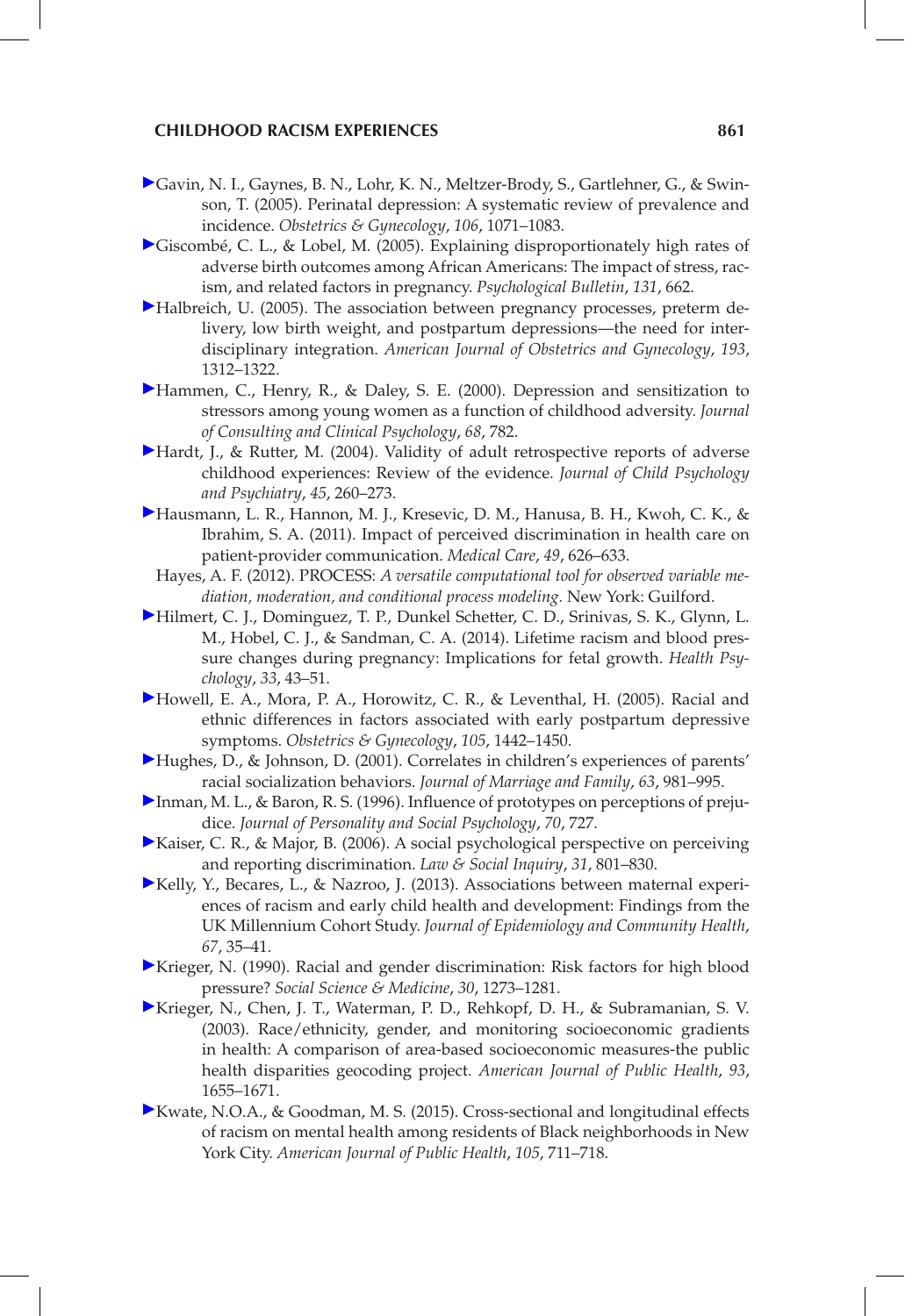- Kwate, N.O.A., Valdimarsdottir, H. B., Guevarra, J. S., & Bovbjerg, D. H. (2003). Experiences of racist events are associated with negative health consequences for African American women. *Journal of the National Medical Association*, *95*, 450.
- Landrine, H., & Klonoff, E. A. (1996). The schedule of racist events: A measure of racial discrimination and a study of its negative physical and mental health consequences. *Journal of Black Psychology*, *22*, 144–168.
- McLennan, J. D., Kotelchuck, M., & Cho, H. (2001). Prevalence, persistence, and correlates of depressive symptoms in a national sample of mothers of toddlers. *Journal of the American Academy of Child & Adolescent Psychiatry*, *40*, 1316–1323.
- Mendoza-Denton, R., Downey, G., Purdie, V. J., Davis, A., & Pietrzak, J. (2002). Sensitivity to status-based rejection: Implications for African American students' college experience. *Journal of Personality and Social Psychology*, *83*, 896.
- Miller, G. E., Chen, E., & Parker, K. J. (2011). Psychological stress in childhood and susceptibility to the chronic diseases of aging: Moving toward a model of behavioral and biological mechanisms. *Psychological Bulletin*, *137*, 959–997.
- Nuru-Jeter, A., Dominguez, T. P., Hammond, W. P., Leu, J., Skaff, M., Egerter, S., . . . & Braveman, P. (2009). "It's the skin you're in": African-American women talk about their experiences of racism. An exploratory study to develop measures of racism for birth outcome studies. *Maternal and Child Health Journal*, *13*, 29–39.
- Nyborg, V. M., & Curry, J. F. (2003). The impact of perceived racism: Psychological symptoms among African American boys. *Journal of Clinical Child & Adolescent Psychology*, *32*, 258–266.
- O'Hara, M. W. (2009). Postpartum depression: What we know. *Journal of Clinical Psychology*, *65*, 1258–1269.
	- Ofili, E. (2001). Ethnic disparities in cardiovascular health. *Ethnic Disparities*, *1*, 838–840.
- Pachter, L. M., & Garcia Coll, C. (2009). Racism and child health: A review of the literature and future directions. *Journal of Developmental and Behavioral Pediatrics*, *30*, 255–263.
- Paradies, Y. (2006). Defining, conceptualizing and characterizing racism in health research. *Critical Public Health*, *16*, 143–157.
- Pascoe, E. A., & Smart Richman, L. (2009). Perceived discrimination and health: A meta-analytic review. *Psychological Bulletin*, *135*, 531–554.
- Pollak, S. D., & Kistler, D. J. (2002). Early experience is associated with the development of categorical representations for facial expressions of emotion. *Proceedings of the National Academy of Sciences*, *99*, 9072–9076.
- Pollak, S. D., & Sinha, P. (2002). Effects of early experience on children's recognition of facial displays of emotion. *Developmental Psychology*, *38*, 784–791.
- Preacher, K. J., & Hayes, A. F. (2008). Asymptotic and resampling strategies for assessing and comparing indirect effects in multiple mediator models. *Behavior Research Methods*, *40*, 879–891.
- Priest, N., Paradies, Y., Stevens, M., & Bailie, R. (2012). Exploring relationships between racism, housing and child illness in remote indigenous communities. *Journal of Epidemiology and Community Health*, *66*, 440–447.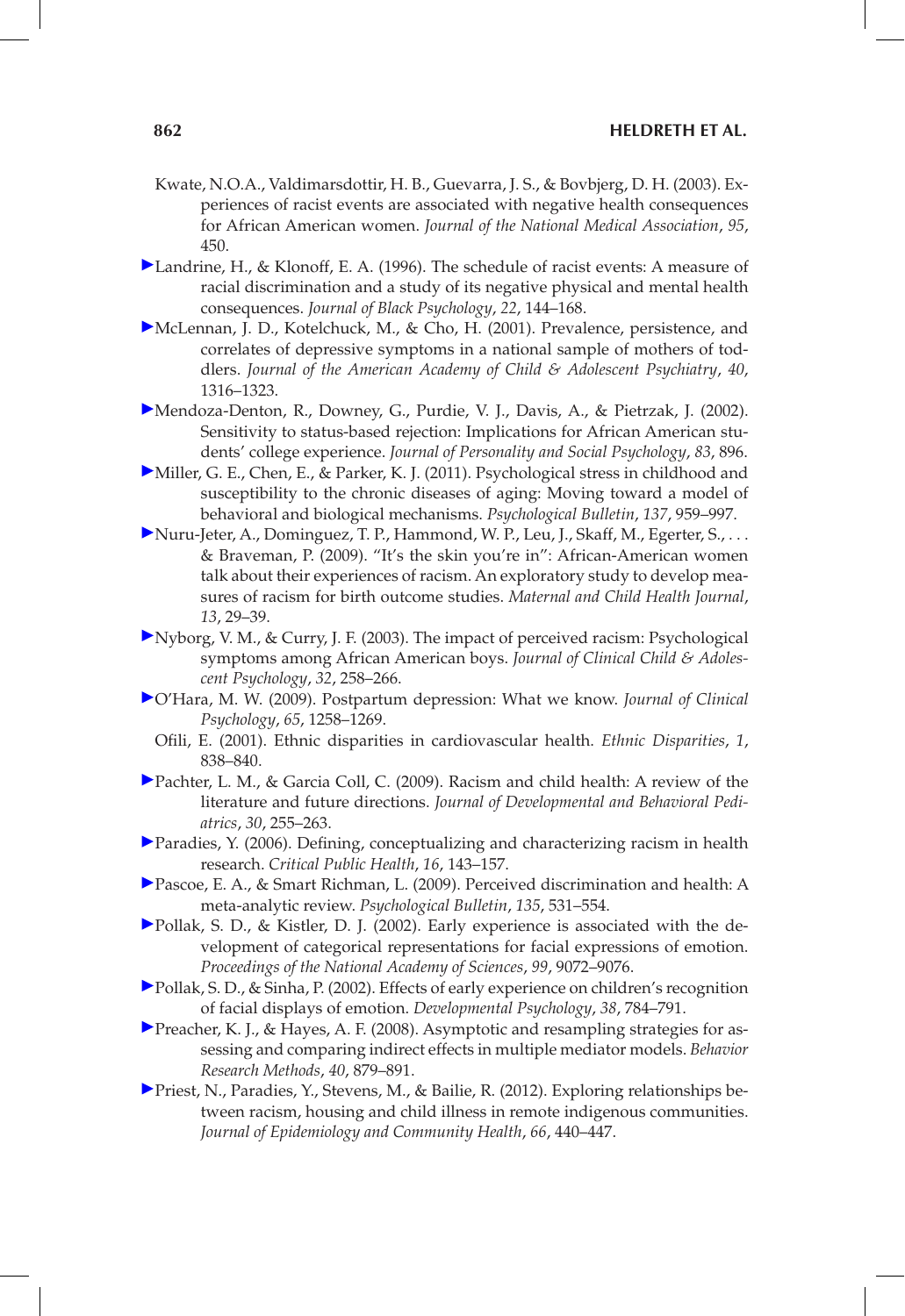#### **CHILDHOOD RACISM EXPERIENCES 863**

- [P](http://guilfordjournals.com/action/showLinks?crossref=10.1016%2Fj.socscimed.2012.11.031&citationId=p_57)riest, N., Paradies, Y., Trenerry, B., Truong, M., Karlsen, S., & Kelly, Y. (2013). A systematic review of studies examining the relationship between reported racism and health and wellbeing for children and young people. *Social Science & Medicine*, *95*, 115–127.
- [R](http://guilfordjournals.com/action/showLinks?crossref=10.1007%2Fs10995-014-1581-1&citationId=p_58)amey, S. L., Schafer, P., DeClerque, J. L., Lanzi, R. G., Hobel, C., Shalowitz, M., . . . & Raju, T. N. (2014). The preconception stress and resiliency pathways model: A multi-level framework on maternal, paternal, and child health disparities derived by community-based participatory research. *Maternal and Child Health Journal*, *19*, 707–719.
- [R](http://guilfordjournals.com/action/showLinks?crossref=10.1037%2F0033-2909.128.2.330&citationId=p_59)epetti, R. L., Taylor, S. E., & Seeman, T. E. (2002). Risky families: Family social environments and the mental and physical health of offspring. *Psychological Bulletin*, *128*, 330–366.
- [R](http://guilfordjournals.com/action/showLinks?crossref=10.1136%2Fjech.2005.039370&citationId=p_60)ich-Edwards, J. W., Kleinman, K., Abrams, A., Harlow, B. L., McLaughlin, T. J., Joffe, H., & Gillman, M. W. (2006). Sociodemographic predictors of antenatal and postpartum depressive symptoms among women in a medical group practice. *Journal of Epidemiology and Community Health*, *60*, 221–227.
- [R](http://guilfordjournals.com/action/showLinks?crossref=10.1037%2F0278-6133.26.6.675&citationId=p_61)ichman, L. S., Bennett, G. G., Pek, J., Siegler, I., & Williams, Jr, R. B. (2007). Discrimination, dispositions, and cardiovascular responses to stress. *Health Psychology*, *26*, 675–683.
- [R](http://guilfordjournals.com/action/showLinks?crossref=10.1016%2Fj.genhosppsych.2004.02.006&citationId=p_62)obertson, E., Grace, S., Wallington, T., & Stewart, D. E. (2004). Antenatal risk factors for postpartum depression: A synthesis of recent literature. *General Hospital Psychiatry*, *26*, 289–295.
- [R](http://guilfordjournals.com/action/showLinks?crossref=10.1353%2Fhpu.2006.0079&citationId=p_63)yan, A. M., Gee, G. C., & Laflamme, D. F. (2006). The association between selfreported discrimination, physical health and blood pressure: Findings from African Americans, Black immigrants, and Latino immigrants in New Hampshire. *Journal of Health Care for the Poor and Underserved*, *17*, 116–132.
- [S](http://guilfordjournals.com/action/showLinks?crossref=10.1542%2Fpeds.2009-1100E&citationId=p_64)anders-Phillips, K., Settles-Reaves, B., Walker, D., & Brownlow, J. (2009). Social inequality and racial discrimination: risk factors for health disparities in children of color. *Pediatrics*, *124*, S176–S186.
- [S](http://guilfordjournals.com/action/showLinks?crossref=10.1037%2Fa0035754&citationId=p_65)chmitt, M. T., Branscombe, N. R., Postmes, T., & Garcia, A. (2014). The consequences of perceived discrimination for psychological well-being: A metaanalytic review. *Psychological Bulletin*, *140*, 1–28.
- [S](http://guilfordjournals.com/action/showLinks?crossref=10.1525%2Faeq.2000.31.4.449&citationId=p_66)haw, K. M., & Coleman, A. B. (2000). Humble on Sundays: Family, friends, and faculty in the upward mobility experiences of African American females. *Anthropology & Education Quarterly*, *31*, 449–470.
- [S](http://guilfordjournals.com/action/showLinks?crossref=10.1177%2F0146167205274894&citationId=p_67)helton, J. N., Richeson, J. A., & Salvatore, J. (2005). Expecting to be the target of prejudice: Implications for interethnic interactions. *Personality and Social Psychology Bulletin*, *31*, 1189–1202.
- [S](http://guilfordjournals.com/action/showLinks?crossref=10.1001%2Fjama.2009.754&citationId=p_68)honkoff, J. P., Boyce, W. T., & McEwen, B. S. (2009). Neuroscience, molecular biology, and the childhood roots of health disparities: Building a new framework for health promotion and disease prevention. *Journal of the American Medical Association*, *301*, 2252–2259.
- [S](http://guilfordjournals.com/action/showLinks?crossref=10.1017%2FS0954579402002109&citationId=p_69)imons, R. L., Murry, V., McLoyd, V., Lin, K. H., Cutrona, C., & Conger, R. D. (2002). Discrimination, crime, ethnic identity, and parenting as correlates of depressive symptoms among African American children: A multilevel analysis. *Development and Psychopathology*, *14*, 371–393.
- [S](http://guilfordjournals.com/action/showLinks?crossref=10.2307%2F270723&citationId=p_70)obel, M. E. (1982). Asymptotic confidence intervals for indirect effects in structural equation models. *Sociological Methodology*, *13*, 290–312.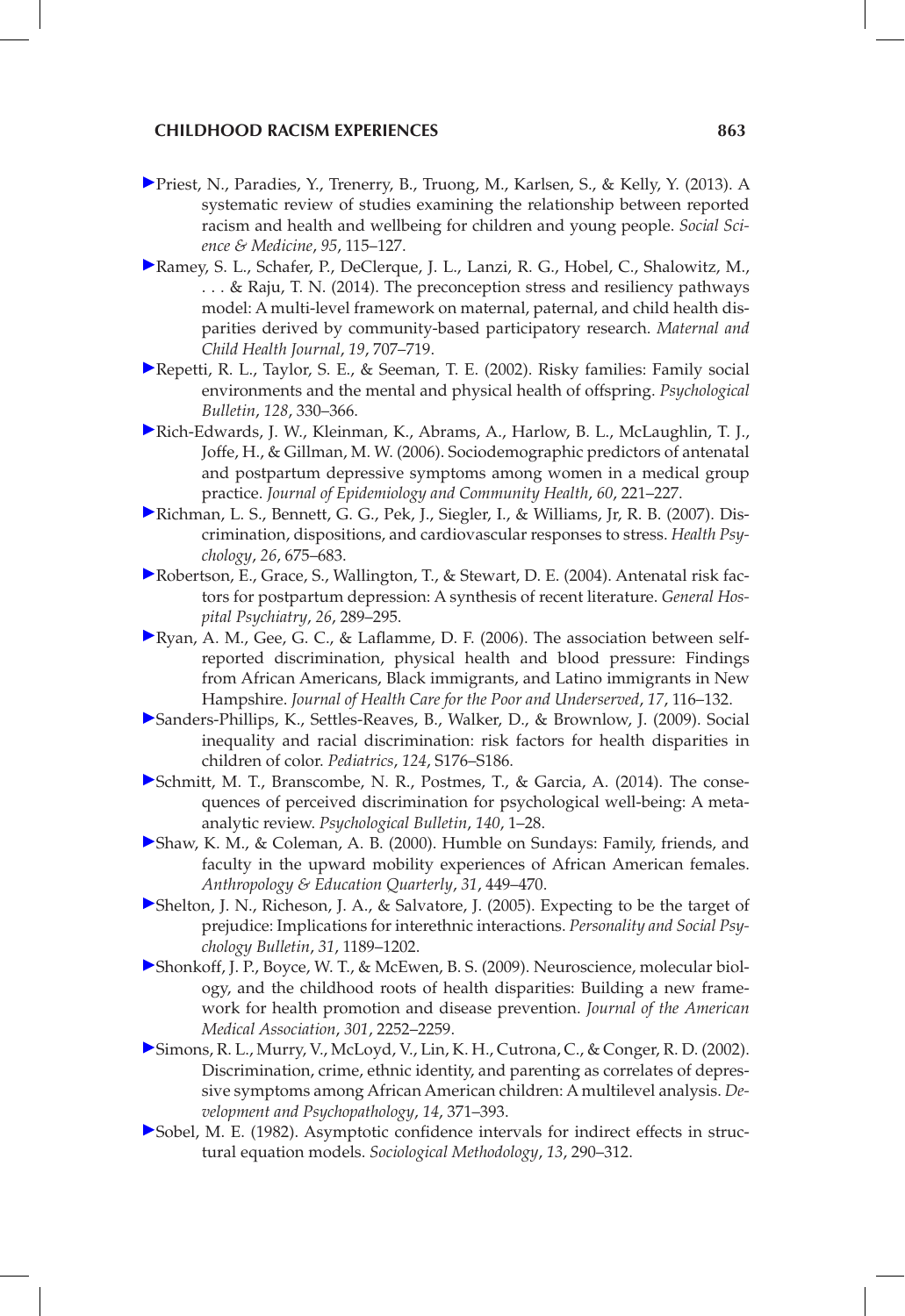#### **864 HELDRETH ET AL.**

- Sroufe, L., Carlson, E. A., Levy, A. K., & Egeland, B. (1999). Implications of attachment theory for developmental psychopathology. *Development and Psychopathology*, *11*, 1–13.
- Steer, R. A., Scroll, T. O., & Beck, A. T. (1990). Revised Beck Depression Inventory scores of inner-city adolescents: Pre-and postpartum. *Psychological Reports*, *66*, 315–320.
- Szalacha, L. A., Erkut, S., Garcia Coll, C., Alarcon, O., Fields, J. P., & Ceder, I. (2003). Discrimination and Puerto Rican children's and adolescents' mental health. *Cultural Diversity & Ethnic Minority Psychology*, *9*, 141–155.
	- Thomas, V. G. (1992). Explaining health disparities between African-American and White populations: Where do we go from here? *Journal of the National Medical Association*, *84*, 837–840.
- Tropp, L. R. (2003). The psychological impact of prejudice: Implications for intergroup contact. *Group Processes & Intergroup Relations*, *6*, 131–149.
- Turner, R. J., & Lloyd, D. A. (1999). The stress process and the social distribution of depression. *Journal of Health and Social Behavior*, *40*, 374–404.
	- Waelde, L. C., Pennington, D., Mahan, C., Mahan, R., Kabour, M., & Marquett, R. (2010). Psychometric properties of the Race-Related Events Scale. *Psychological Trauma: Theory, Research, Practice, and Policy*, *2*, 4.
- Wallace, M. E., Mendola, P., Liu, D., & Grantz, K. L. (2015). Joint effects of structural racism and income inequality on small-for-gestational-age birth. *American Journal of Public Health*, *105*, 1681–1688.
- Wei, G., Greaver, L. B., Marson, S. M., Herndon, C. H., & Rogers, J. (2008). Postpartum depression: Racial differences and ethnic disparities in a tri-racial and bi-ethnic population. *Maternal and Child Health Journal*, *12*, 699–707.
- Williams, D. R., & Mohammed, S. A. (2009). Discrimination and racial disparities in health: Evidence and needed research. *Journal of Behavioral Medicine*, *32*, 20–47.
- Williams, D. R., & Williams-Morris, R. (2000). Racism and mental health: The African American experience. *Ethnicity & Health*, *5*, 243–268.
- Williams, D. R., Yu, Y., Jackson, J., & Anderson, N. (1997). Racial differences in physical and mental health: Socioeconomic status, stress, and discrimination. *Journal of Health Psychology*, *2*, 335–351.
- Yim, I. S., Tanner Stapleton, L. R., Guardino, C. M., Hahn-Holbrook, J., & Dunkel Schetter, C. (2015). Biological and psychosocial predictors of postpartum depression: Systematic review and call for integration. *Annual Review of Clinical Psychology*, *11*, 99–137.